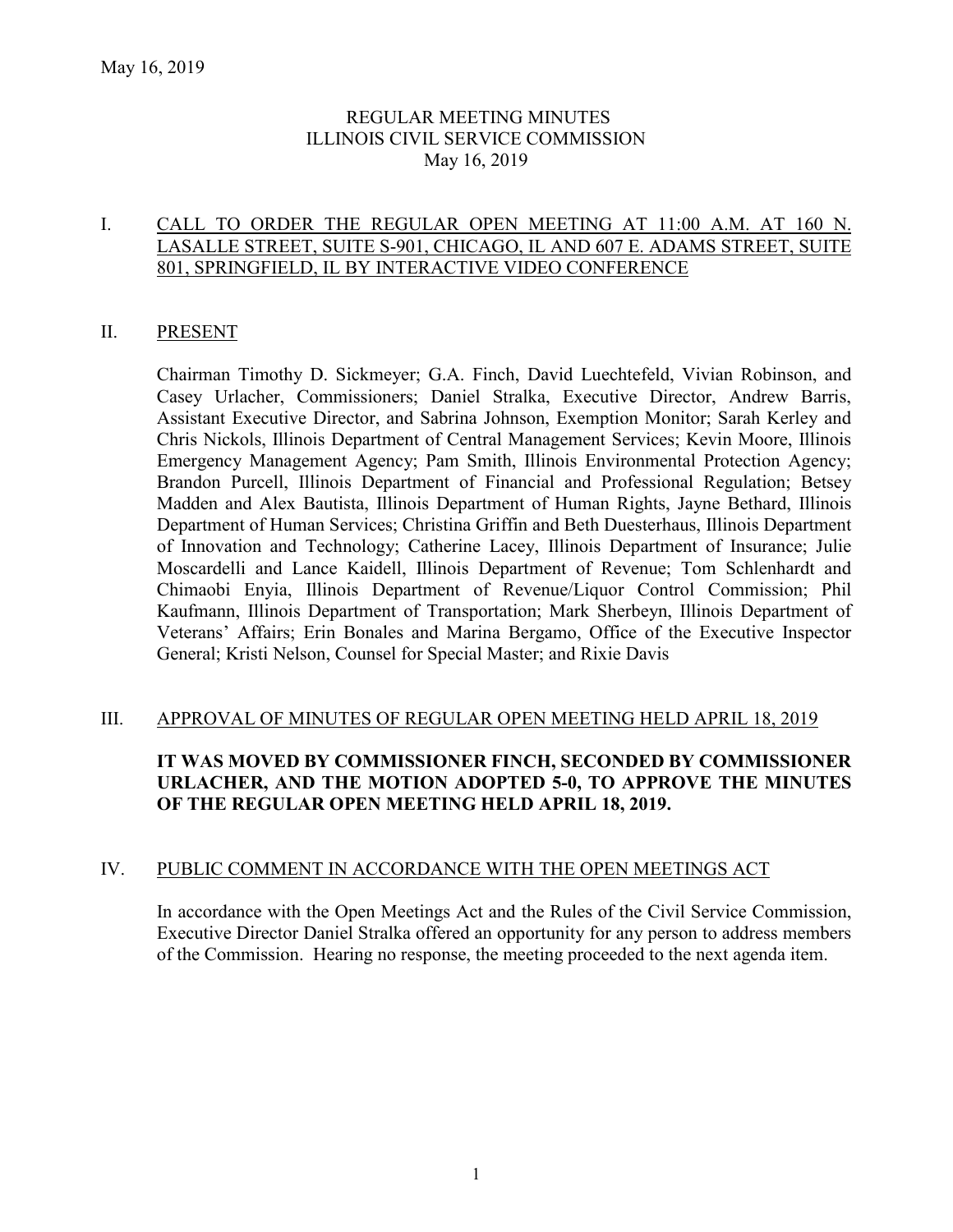#### V. EXEMPTIONS UNDER SECTION  $4d(3)$  OF THE PERSONNEL CODE

# A. Report on Exempt Positions from Department of Central Management Services

|               | Total     | Number of Exempt |
|---------------|-----------|------------------|
| <u>Agency</u> | Employees | Positions        |
|               |           |                  |
|               |           |                  |
|               |           |                  |
|               |           |                  |
|               |           |                  |
|               |           |                  |
|               |           |                  |
|               |           |                  |
|               |           |                  |
|               |           |                  |
|               |           |                  |
|               |           |                  |
|               |           |                  |
|               |           |                  |
|               |           |                  |
|               |           |                  |
|               |           |                  |
|               |           |                  |
|               |           |                  |
|               |           |                  |
|               |           |                  |
|               |           |                  |
|               |           |                  |
|               |           |                  |
|               |           |                  |
|               |           |                  |
|               |           |                  |
|               |           |                  |
|               |           |                  |
|               |           |                  |
|               |           |                  |
|               |           |                  |
|               |           |                  |
|               |           |                  |
|               |           |                  |
|               |           |                  |
|               |           |                  |
|               |           |                  |
|               |           |                  |
|               |           |                  |
|               |           |                  |
|               |           |                  |
|               |           |                  |
|               |           |                  |
|               |           |                  |
|               |           |                  |
|               |           |                  |
|               |           |                  |
|               |           |                  |
|               |           |                  |
|               |           |                  |
|               |           |                  |
|               |           |                  |
|               |           |                  |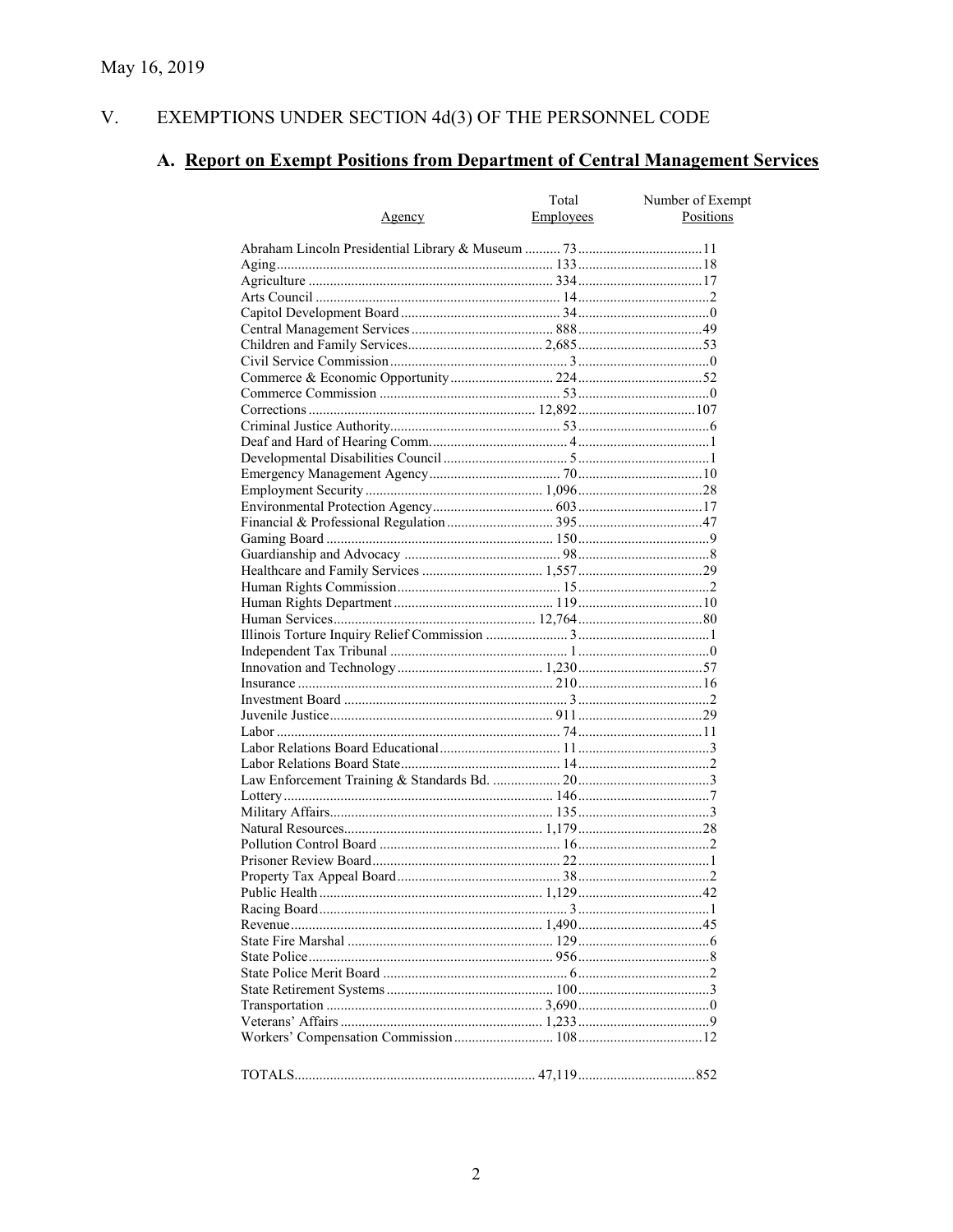### **B. Governing Rule – Section 1.142 Jurisdiction B Exemptions**

- a) The Civil Service Commission shall exercise its judgment when determining whether a position qualifies for exemption from Jurisdiction B under Section 4d(3) of the Personnel Code. The Commission will consider any or all of the following factors inherent in the position and any other factors deemed relevant to the request for exemption:
	- 1) The amount and scope of principal policy making authority;
	- 2) The amount and scope of principal policy administering authority;
	- 3) The amount of independent authority to represent the agency, board or commission to individuals, legislators, organizations or other agencies relative to programmatic responsibilities;
	- 4) The capability to bind the agency, board or commission to a course of action;
	- 5) The nature of the program for which the position has principal policy responsibility;
	- 6) The placement of the position on the organizational chart of the agency, board or commission;
	- 7) The mission, size and geographical scope of the organizational entity or program within the agency, board or commission to which the position is allocated or detailed.
- b) The Commission may, upon its own action after 30 days' notice to the Director of Central Management Services or upon the recommendation of the Director of the Department of Central Management Services, rescind the exemption of any position that no longer meets the requirements for exemption set forth in subsection (a). However, rescission of an exemption shall be approved after the Commission has determined that an adequate level of managerial control exists in exempt status that will insure responsive and accountable administrative control of the programs of the agency, board or commission.
- c) For all positions currently exempt by action of the Commission, the Director of Central Management Services shall inform the Commission promptly in writing of all changes in essential functions, reporting structure, working title, work location, position title, position number or specialized knowledge, skills, abilities, licensure or certification.
- d) Prior to granting an exemption from Jurisdiction B under Section 4d(3) of the Personnel Code, the Commission will notify the incumbent of the position, if any, of its proposed action. The incumbent may appear at the Commission meeting at which action is to be taken and present objections to the exemption request.

(Source: Amended at 34 Ill. Reg. 3485, effective March 3, 2010)

\* \* \*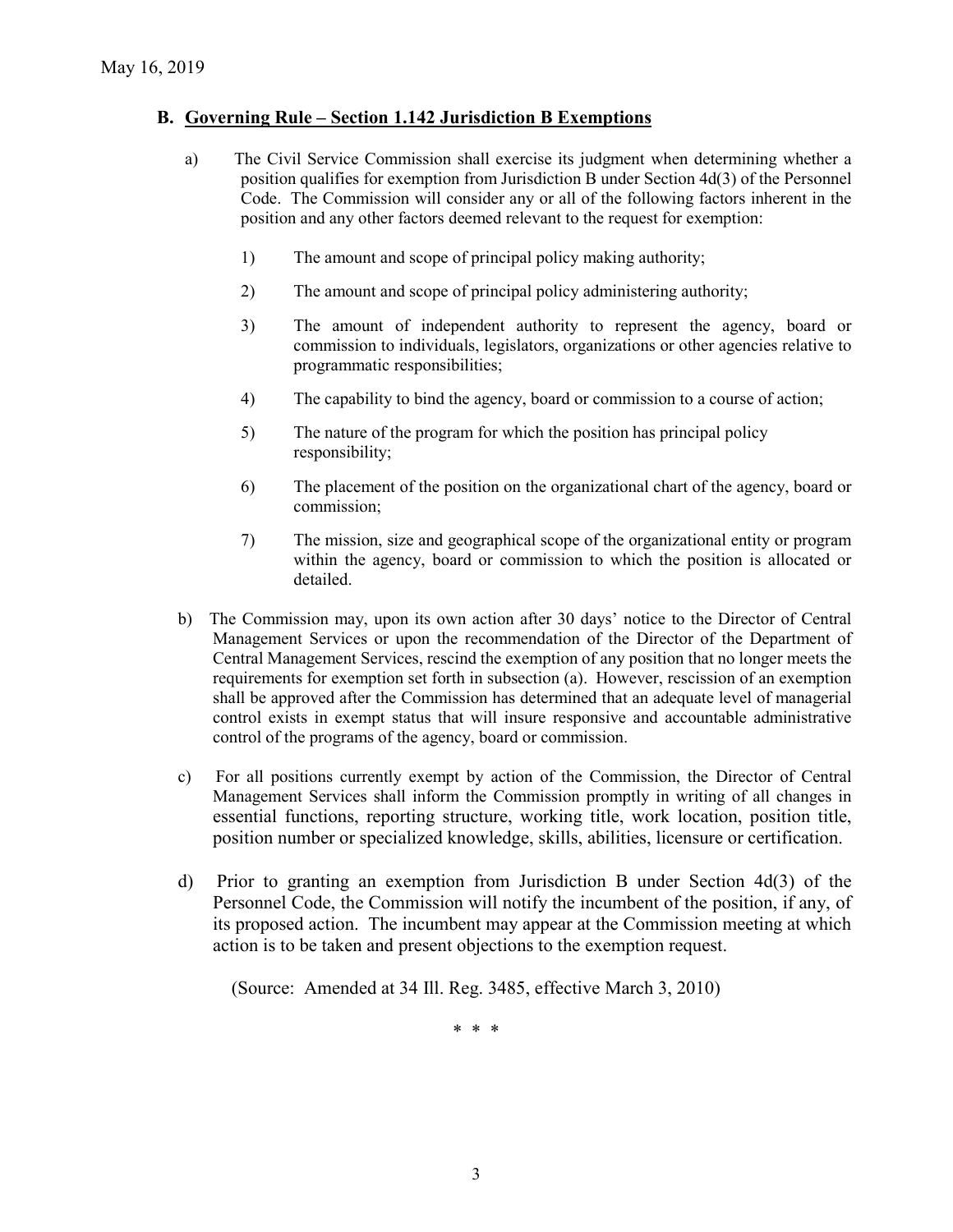### **C. Requests for 4d(3) Exemption**

Exemption Monitor Sabrina Johnson indicated that Staff had concerns with Items G1, M2, M3, S, T, W1, and Y and the agencies agreed to continue their exemption requests and proposed rescission to the June 20, 2019 meeting. Staff had additional questions regarding Items G1, M2, M3, and S and it was too late for additional analysis on these positions. As to Items T and Y, the agency had some concerns and requested a continuance. As to Item W1, the current incumbent was engaged in union contract negotiations and was unable to attend the meeting and asked to place this position on the June Agenda.

The following positions all have principal policy responsibilities for program areas that the Commission has approved exemption requests in the past: Items F, G3, H, M4, N, Q1, U, and V1-V3. Therefore, Staff recommended approval of these requests. Items V1-V3 are the first requests from the Department of Transportation in 20 years and are the first of over 50 requests it is anticipated will be submitted to the Commission in the coming months. This is a result of steps the agency is taking to bring positions that had been misclassified as "technical" over the past several decades and therefore exempt from the Personnel Code, properly under the Personnel Code. Staff will monitor the agency's efforts in this regard.

As to Items G2, J, K, L, M1, O1, O2, Q2, and R, these positions are over Human Resources and/or Labor Relations. These positions have the authority to engage with personnel and/or labor relations matters, Personnel Rules, Personnel Code, contract negotiations, grievance hearings, appropriate discipline measures along with agency policies. Staff recommended approval of these exemption requests. Julie Moscardelli, Illinois Department of Revenue, acknowledged that Tom Schlenhardt and Chimaobi Enyia from the Liquor Control Commission attended the meeting and were available to answer any questions.

# **IT WAS MOVED BY COMMISSIONER URLACHER, SECONDED BY COMMISSIONER LUECHTEFELD, AND THE MOTION ADOPTED 5-0 TO CONTINUE THE FOLLOWING ITEMS TO THE JUNE 2019 MEETING:**

- **G1: Chief, Asian American Services (DCFS)**
- **M2: Assistant Director- Developmental Disabilities (DHS)**
- **M3: Associate Deputy Director-Developmental Disabilities (DHS)**
- **S: Chief Labor Relations Administrator (DNR)**
- **T: Chief Administrative Law Judge - Hearings Division (PTAB)**
- **W1: Labor Relations Administrator (DVA)**
- **Y: Executive Director-World Shooting & Recreation Complex (DNR)**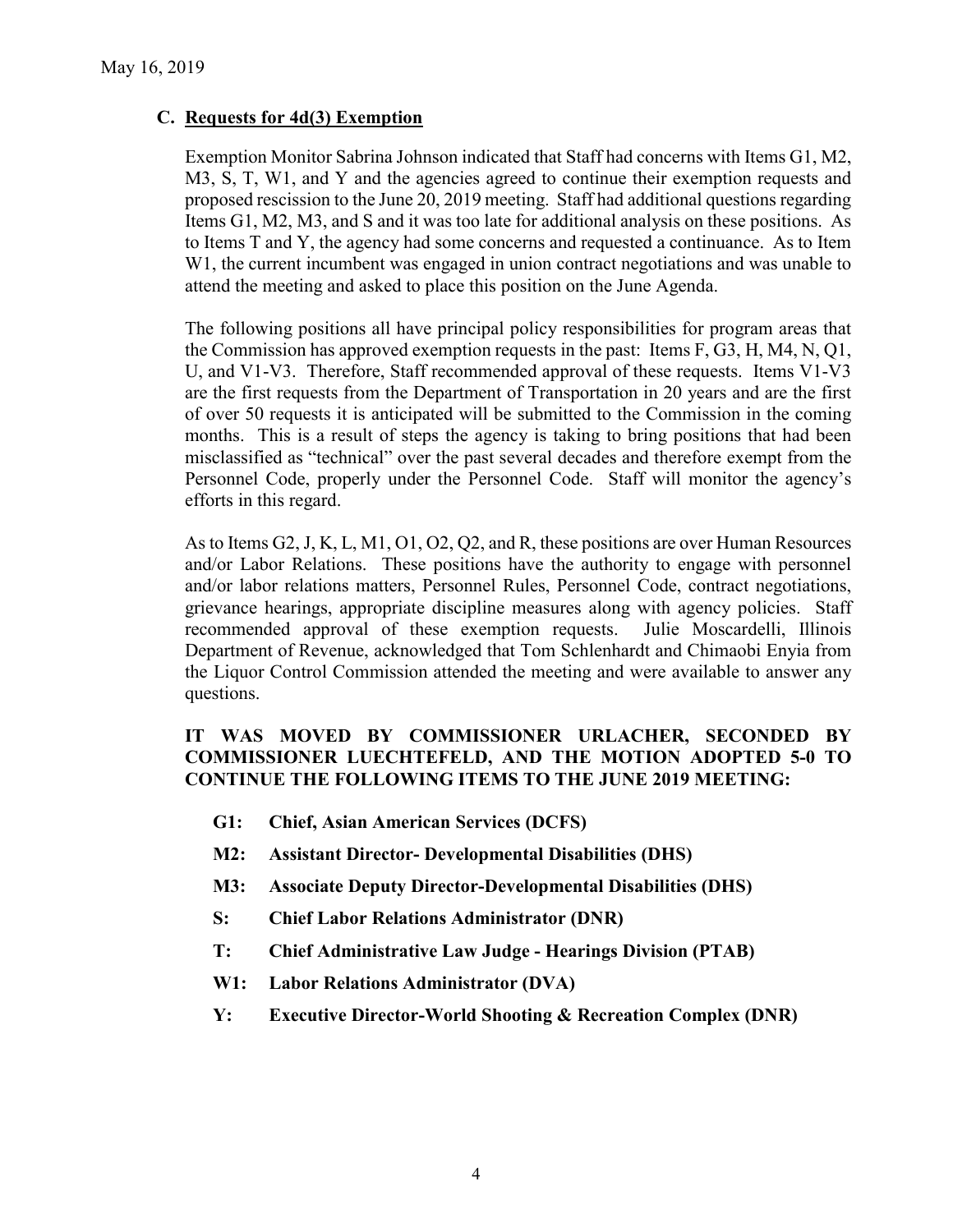# **IT WAS MOVED BY COMMISSIONER FINCH, SECONDED BY COMMISSIONER URLACHER, AND THE MOTION ADOPTED 5-0 TO GRANT THE 4d(3) EXEMPTION REQUEST FOR THE FOLLOWING POSITIONS:**

- **F: Chief Fiscal Officer (ALPLM)**
- **G2: Chief Labor Relations Administrator (DCFS)**
- **G3: Chief Accountability Officer (DCFS)**
- **H: Strategic Policy Advisor (CJIA)**
- **J: Manager, Division of Administration (EPA)**
- **K: Labor Relations Director (FPR)**
- **L: Special Assistant to Deputy Director (DHR)**
- **M1: Chief Labor Relations Administrator (DHS)**
- **M4: Healthcare/Human Services Liaison (DHS)**
- **N: Chief Information Officer-ISP (DoIT)**
- **O1: Human Resources Manager (INS)**
- **O2: Labor Relations Manager (INS)**
- **Q1: Chief Fiscal Officer (LCC)**
- **Q2: Human Resources & Labor Relations Manager (LCC)**
- **R: Labor Relations/HR Manager/EEO Officer (LOT)**
- **U: Public Information Officer (SFM)**
- **V1: Deputy Secretary-Communications/Legislative Affairs (DOT)**
- **V2: Bureau Chief, State Legislative Affairs (DOT)**
- **V3: Bureau Chief, Federal Legislative Affairs (DOT)**

Exemption Monitor Sabrina Johnson addressed the next three items and recommended approval for Items D, E, and P.

 $\triangleright$  As to Item D, this request is for a Chief Litigation Attorney for Fair Housing at the Illinois Department of Human Rights (DHR), a position that reports to the Chief Legal Counsel, who reports to the Director. CMS first requested 4d(3) exemption at the February 21, 2019 meeting and has continued until today's meeting. This position serves as Chief Legal Counsel for Fair Housing Litigation Unit, has principal responsibilities related to real estate transactions, Fair Housing policies, rules, regulations and guidelines and ensuring conformance with the Human Rights Act, federal laws and applicable state laws and governance. Staff recommended approval of this exemption request.

Alex Bautista, Deputy Director, and Betsey Madden, Chief Legal Counsel, Illinois Department of Human Rights, concurred with this request.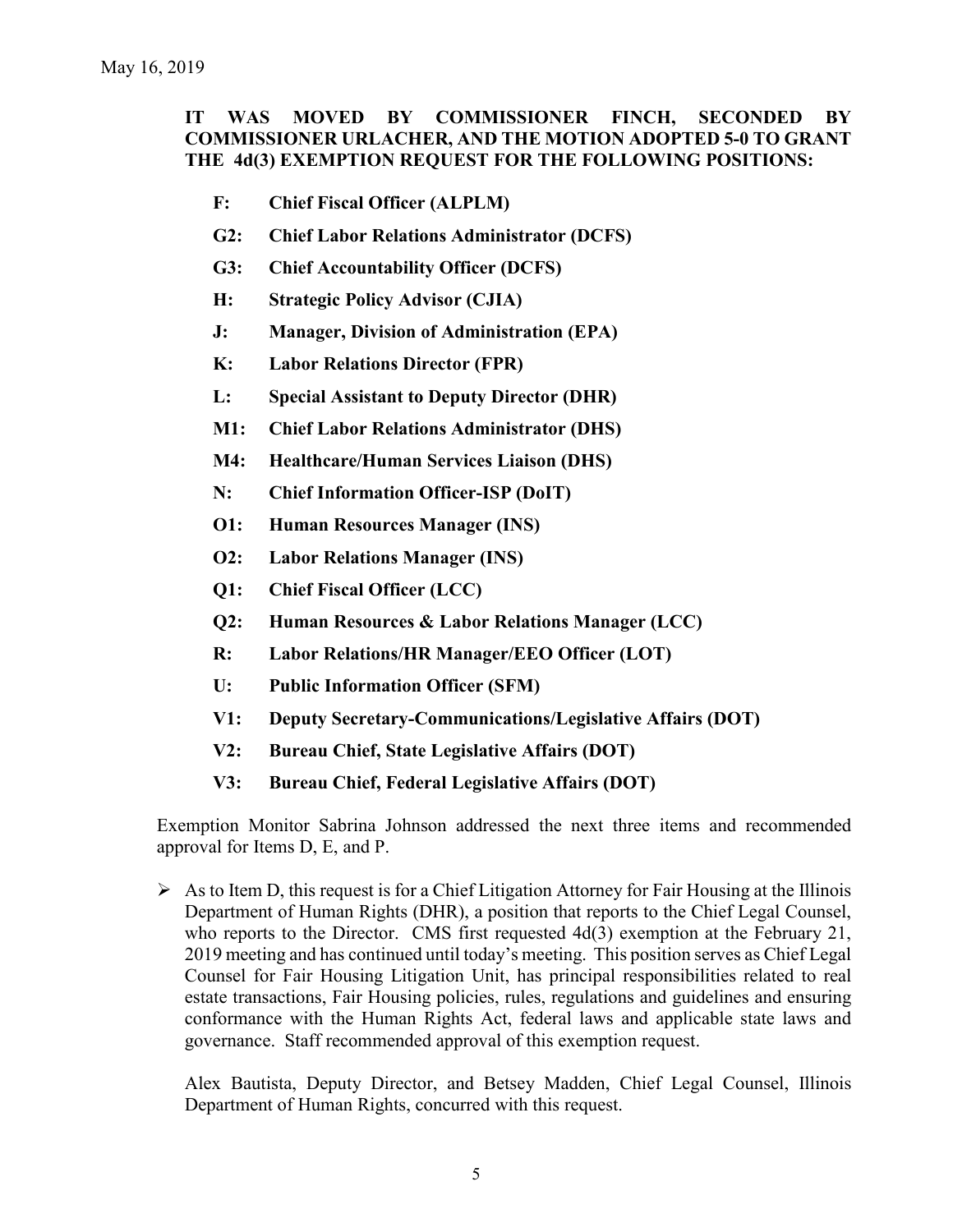$\triangleright$  As to Item E, this request is for a Director for the Alcoholism and Substance Abuse Division at the Illinois Department of Human Services (DHS), a position that reports to the Assistant Secretary, who reports to the Secretary. This exemption was rescinded August 22, 2016 for extended vacancy. Staff received a clarification of this position effective December 16, 2018 and the job description indicated it was Section 4d(3) exempt. Staff indicated this discrepancy needed to be corrected and DHS was not sure how to address the issue since an incumbent was hired effective March 1, 2018. CMS indicated no clarification was completed to remove this position from 4d(3) exemption. DHS and CMS requested reinstatement of this exemption effective August 22, 2016. Staff recommended approval of this exemption request retroactive to March 1, 2018.

Jayne Bethard, Personnel Manager, Illinois Department of Human Services, concurred with this request. Sarah Kerley, Deputy Director, Illinois Department of Central Management Services, asked about the effective date and Ms. Johnson indicated DHS requested reinstatement effective August 22, 2016 and Staff requested March 1, 2018. That was acceptable to Sarah Kerley.

 $\triangleright$  As to Item P, this request is for an Assistant School District Superintendent for School District #428 at the Illinois Department of Juvenile Justice, a position that reports to the Superintendent, who reports to the Director. School District #428 is a statewide School District serving approximately 350 youths. This position manages compliance with federal consent decrees, submits applications for state and federal grants, and develops and implements policies and procedures for program improvement and increased student graduation rates. This position has the authority to bind the Superintendent to issues regarding the School District and professional development to student achievement. Staff recommended approval of this exemption request.

No representative from the Illinois Department of Juvenile Justice was present at the meeting.

# **IT WAS MOVED BY COMMISSIONER URLACHER, SECONDED BY COMMISSIONER ROBINSON, AND THE MOTION ADOPTED 5-0 TO GRANT THE 4d(3) EXEMPTION REQUEST FOR THE FOLLOWING POSITIONS:**

- **D: Chief Litigation Attorney-Fair Housing (DHR)**
- **P: Assistant School District Superintendent (DJJ)**

**IT WAS MOVED BY COMMISSIONER LUECHTEFELD, SECONDED BY COMMISSIONER FINCH, AND THE MOTION ADOPTED 5-0 TO GRANT THE 4d(3) EXEMPTION REQUEST RETROACTIVE TO MARCH 1, 2018 FOR THE FOLLOWING POSITION:**

**E: Director, Alcoholism and Substance Abuse Division (DHS)**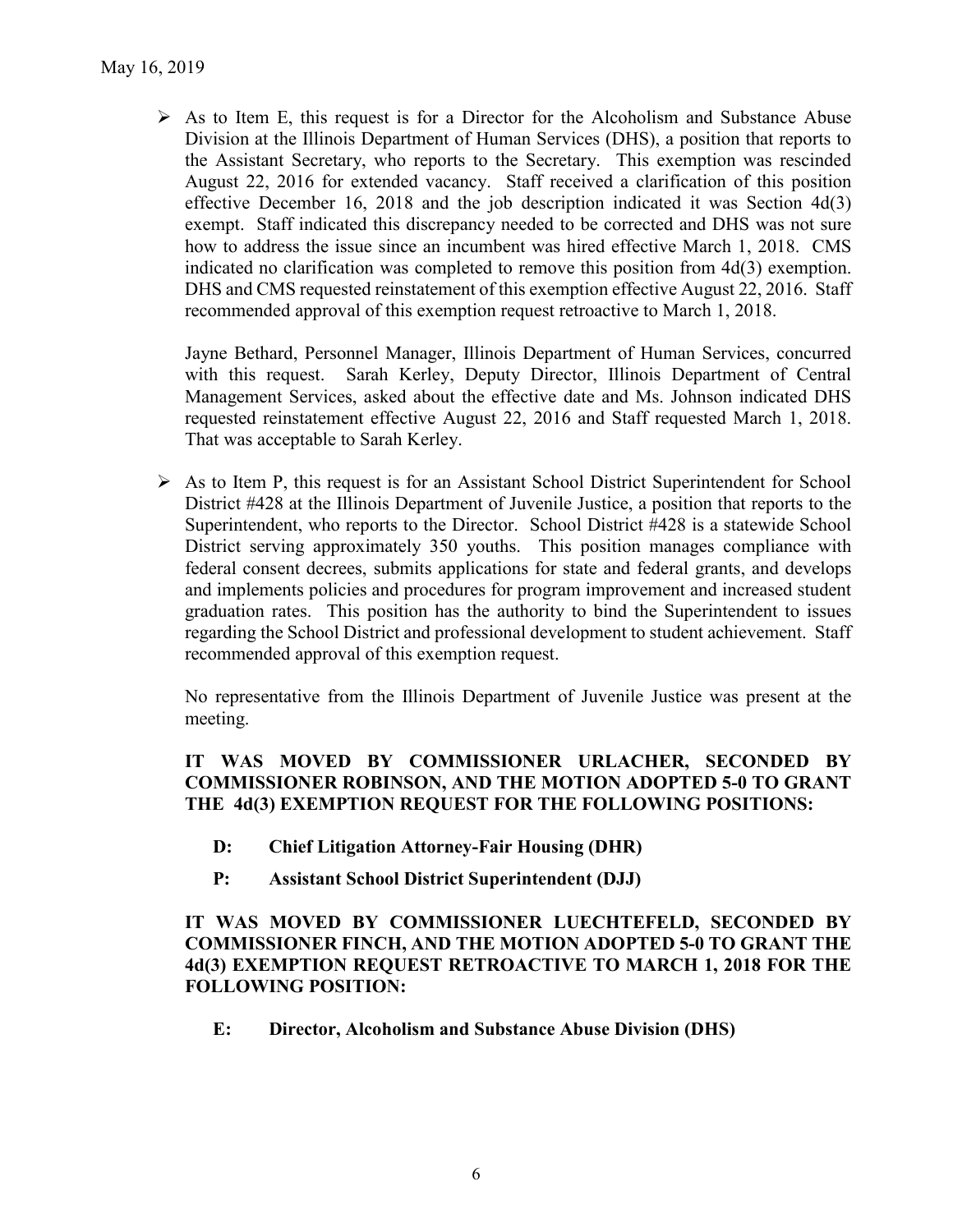Exemption Monitor Sabrina Johnson addressed the next three items and recommended denial for Items C, I and W2.

 $\triangleright$  As to Item C, this request is for a Senior Labor Relations Counsel (SLRC) at CMS, a position that reports to the Deputy General Counsel (DGC), who reports to the General Counsel, who reports to the Director. CMS requested 4d(3) exemption at the February 21, 2019 meeting and has continued until today's meeting. This position serves as a policy advisor regarding labor relations matters related to all collective bargaining agreements and provides advice to CMS Labor staff, CMS Executive staff, and state agencies regarding labor policy matters, rules, regulations, and procedures. Staff was concerned that this position functions as a "legal or technical advisor" and the exemption is more appropriately pursuant to Section 4d(5). Staff recommended denial of this request.

Sarah Kerley indicated there were several reasons this position was appropriate for a Section 4d(3) exemption. Ms. Kerley pointed out the DGC is the principal legal advisor for Labor Relations and handles all labor matters for all agencies under the Governor. These responsibilities are not limited to just grievance or just contract negotiations. She indicated the SLRC position supervises ten attorneys, two senior labor relations counsels and eight other attorneys dealing with various legal labor relations matters. The SLRC is the supervisor and director of all this staff where the DGC has the requested position and support staff. Ms. Kerley indicated the SLRC not only participates in AFSCME master contract negotiations, but also conducts pre-negotiation sessions with the management team, writes proposals and meets with agency liaisons and the Governor's Office on formulating contract proposals. It is the chief negotiator for smaller collective bargaining agreements, unilaterally interacting with the Governor's Office. She indicated that Section 4d(5) positions are exempt from the hiring process. The employee is hired, then gets certified status and receives job protection. This position shares ideas on labor issues and directs lawyers in the future with all agencies under the Governor's Office. It can potentially be problematic if this attorney does not share the Governor's position on union relations. Ms. Kerley stated that 4d(3) positions are binding with agencies. This position meets all the 4d(3) requirements and is a position that the administration should be able to fill with a likeminded employee who shares the administration's vision for that work.

Executive Director Daniel Stralka inquired if there had been insufficient interaction within the last couple of weeks on this request. Ms. Kerley indicated CMS answered Staff's questions, then declined Staff's suggestion to clarify the position description as she didn't think it was necessary. Executive Director Stralka suggested continuing this request to the Commission's June meeting so Staff and CMS could meet next week to further discuss it. The Commissioners concurred with this suggestion.

 $\triangleright$  As to Item I, this request is for a Manager of Field Operations at the Illinois Emergency Management Agency (EMA), a position that reports to the Chief of Operations, who reports to the Director. This position is a supervisor over eight regional office operations, implements policy under direction of the Chief of Operations, deals with issues that arise during times of disaster recovery programs consistent with federal and State laws, ensures the preparedness for response to disasters and acts of terrorism and responds to incidents that threaten the public safety, welfare, and confidence.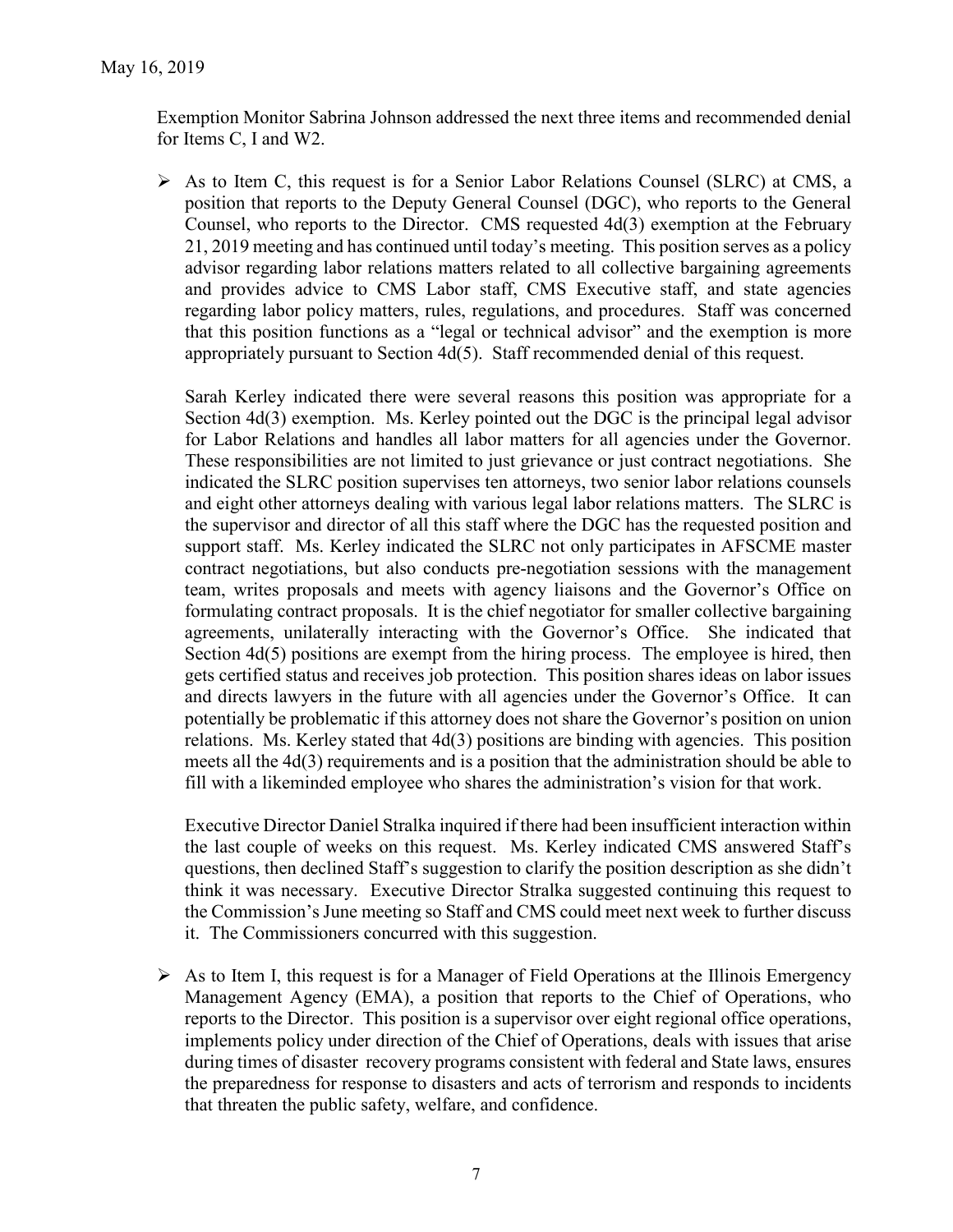Staff was concerned that this position did not have any Section 4d(3) exemption requirements within its duties. Staff recommended this request be denied.

Kevin Moore, Personnel and Labor Relations Manager, Illinois Emergency Management Agency, was present at the meeting. Chairman Sickmeyer asked if this position was a Public Service Administrator and Kevin Moore indicated it was. Chairman Sickmeyer asked if it was more of a mid-level management position and Mr. Moore replied, "sort of." He indicated the position was a key part of the emergency/disaster response and managed eight regional offices. This position coordinated the State's response with local management situations over emergency/disaster, dealt with local police officers, and possessed significant authority to commit resources, move personnel and coordinate the State's responses for disasters and emergencies. The position formulated and implemented plans for responding to disasters. Chairman Sickmeyer asked if the position was in charge of formulating these plans or gave input on them. Kevin Moore indicated it was both.

Commissioner Luechtefeld asked what would happen to the incumbent, Brian Brackemyer, if the exemption request was denied. Sarah Kerley indicated this position was currently a Personnel Code position and if its status changes, the employee retains it until the position becomes vacant. Then it would be filled by an exempt appointment, so the incumbent will not become an "at will" employee. Commissioner Luechtefeld asked for clarification that he would retain his protected job status until he quits or retires if the exemption request is denied. Kerley confirmed that.

Sarah Kerley stated that one of the things CMS and the Special Master looked at when reviewing this position was the emergency procurement authority dealing with emergency situations. This position had the unilateral authority to spend "a whole lot of money" without going through the procurement process. It directs local, state and federal resources like the National Guard and state resources. Ms. Kerley acknowledged it has duplication of duties with its supervisor to handle multi-disasters throughout the State. Mr. Moore stated there are currently 34 counties dealing with flooding and that have been declared disaster areas.

Chairman Sickmeyer stated this position needs continuity with someone in it who stays regardless of administration changes. The position requires someone with institutional knowledge. Sarah Kerley stated that might be good management, but it is not a factor in whether the position meets the Section 4d(3) requirements and Shakman standards. She provided an example of the Mississippi River overrunning a city and a person in this position who fails to carry out the duties and not being able to be immediately replaced. Emergency management is a huge political issue which is why the supervisor needs to have wide latitude over this position to carry out the mission.

Executive Director Stralka asked if this position can purchase emergency procurement items without anyone else's approval. Mr. Moore indicated this position can direct the Procurement Officer to execute the act or request. Executive Director Stralka asked if additional approval was required. Mr. Moore replied that it was theoretically correct. Executive Director Stralka then asked if there was a dollar amount limitation for the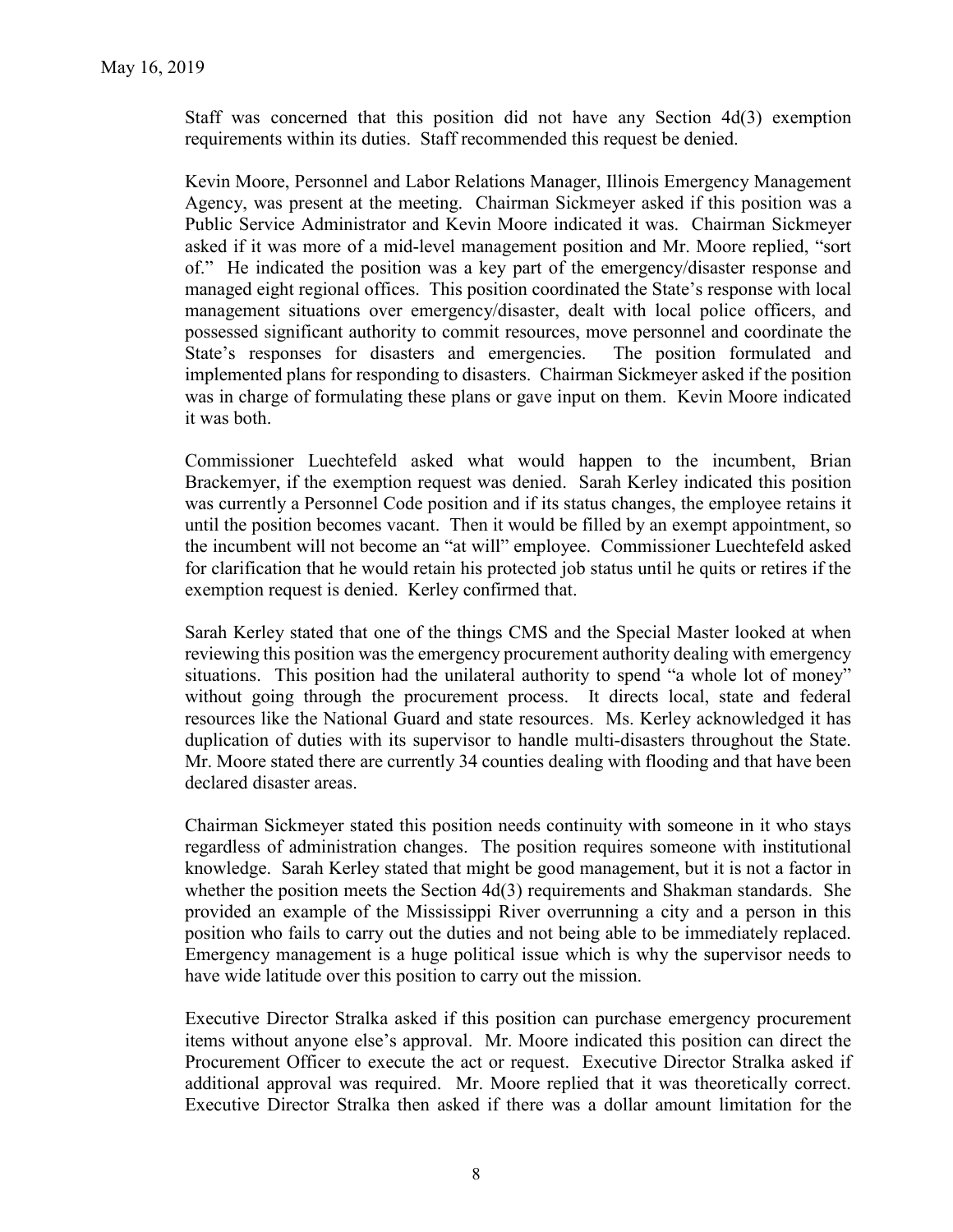request. Mr. Moore said in theory the answer was "no." Exemption Monitor Sabrina Johnson indicated she had reviewed the position description and did not see many of these responsibilities listed on the CMS104.

### **IT WAS MOVED BY CHAIRMAN SICKMEYER, SECONDED BY COMMISSIONER URLACHER, AND THE MOTION ADOPTED 5-0 TO DENY THE EXEMPTION REQUEST FOR THE FOLLOWING POSITION:**

### **I: Manager, Field Operations (EMA)**

 $\triangleright$  As to Item W2, this request is for a Deputy General Counsel for the Department of Veterans' Affairs (DVA), a position that reports to the General Counsel, who reports to the Director. This position provides legal review, legal advice, and legal support for Illinois Veterans' Home policies and procedures. Staff questioned what duties involve principal policy making authority, principal policy administering authority and principal policy responsibility. DVA was not able to provide the duties within the position description. Staff recommended this position remain exempt under Section 4d(5) and that the request for 4d(3) exemption be denied.

Mark Sherbeyn, Human Resources Manager, Illinois Department of Veterans' Affairs, had no additional comments. Chairman Sickmeyer asked Mr. Sherbeyn if Ms. Johnson had an adequate position description and Mr. Sherbeyn answered in the affirmative. Sarah Kerley asked to provide more background regarding the Shakman review and indicated they looked at this position in the agency's organizational chart and compared it with other agency's positions that were similar. They looked at consistency between agencies. This position was an attorney with supervisory responsibilities. It had more technical legal review, and also resolved grievances regarding labor policy, legal review of Veterans' Homes policy, binding the agency to a course of action with federal requirements that have federal impact, public radio impact and impact on elections at the highest levels within the State. Ms. Kerley indicated that DVA pointed out that this position had independent authority to represent the agency and had a variety of significant responsibilities. The position was more than just legal technical work; it had more policy development and what changes are needed.

Executive Director Stralka pointed that that Ms. Kerley referred to this position's responsibilities in grievance resolution while Item W1 was a Labor Relations position that supposedly had the principal policy responsibility in that area. Executive Director Stralka then asked if CMS or DVA compared this position to Item C. Ms. Kerley said 4d(3) positions had more authority while 4d(5) positions allow more flexibility on hiring but still had the same high standard for discipline and discharge. Executive Director Stralka indicated he was trying to find the distinction between 4d(3) and 4d(5) that CMS was using. He suggested continuing this item to the June meeting.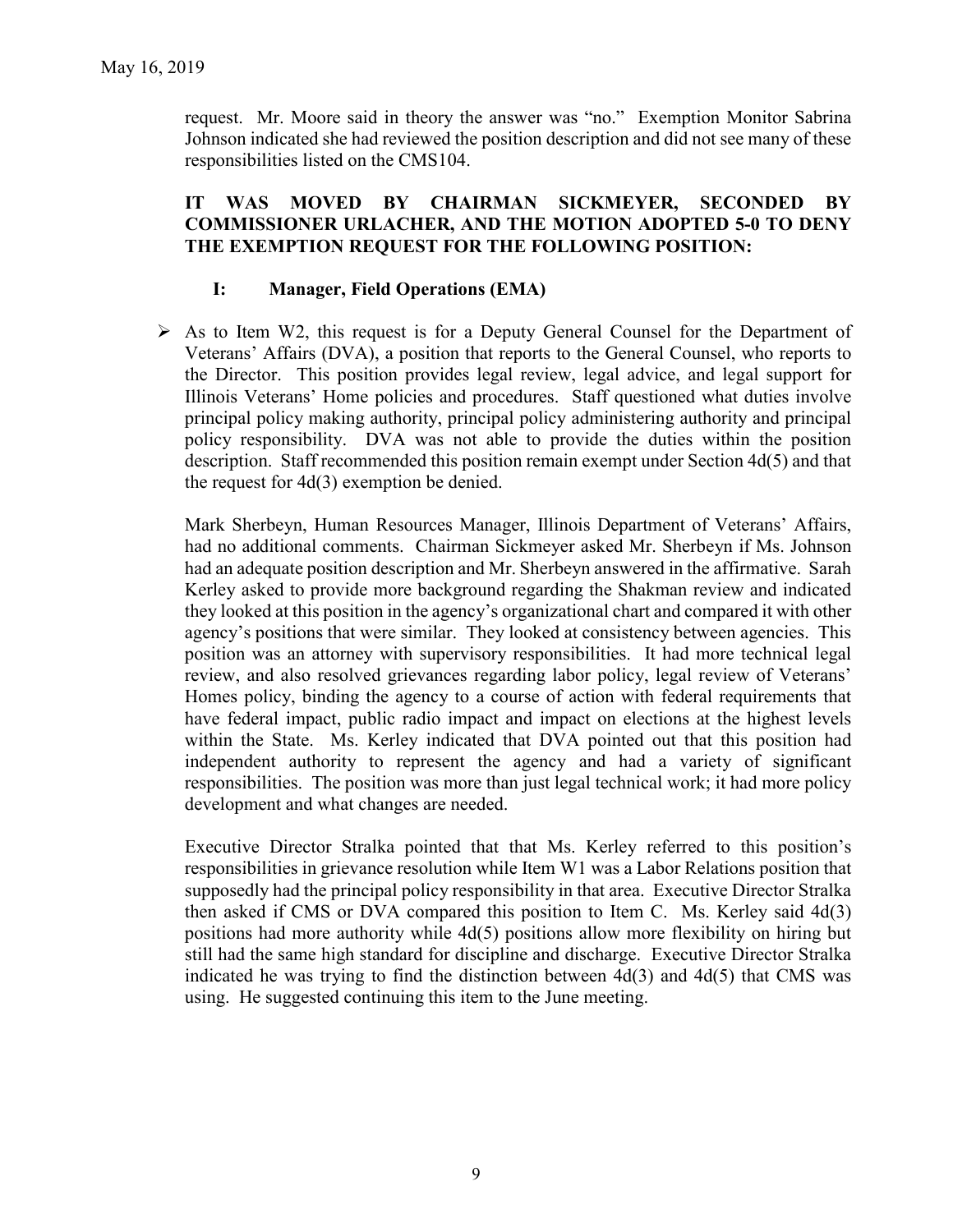# **IT WAS MOVED BY COMMISSIONER URLACHER, SECONDED BY COMMISSIONER FINCH, AND THE MOTION ADOPTED 5-0 TO CONTINUE THE FOLLOWING ITEMS TO THE JUNE 2019 MEETING:**

- **C: Senior Labor Relations Counsel (CMS)**
- **W2: Deputy General Counsel (DVA)**

#### **The following positions were continued to the June 20, 2019 meeting:**

#### **C. Illinois Department of Central Management Services**

| <b>Position Number</b>  | 40070-37-70-110-00-01                                      |
|-------------------------|------------------------------------------------------------|
| <b>Functional Title</b> | <b>Senior Labor Relations Counsel</b>                      |
| Incumbent               | Vacant                                                     |
| Supervisor              | Deputy General Counsel, Labor Relations who reports to the |
|                         | General Counsel who reports to the Director                |
| Location                | <b>Sangamon County</b>                                     |

#### **G1. Illinois Department of Children and Family Services**

| <b>Position Number</b>  | 37015-16-05-400-00-01                                    |
|-------------------------|----------------------------------------------------------|
| <b>Functional Title</b> | Chief, Asian-American Services                           |
| Incumbent               | Marjorie Moore                                           |
| Supervisor              | Deputy Director of Affirmative Action who reports to the |
|                         | Director                                                 |
| Location                | Cook County                                              |

### **M2. Illinois Department of Human Services**

| <b>Position Number</b>  | 40070-10-66-010-00-01                                                                                         |
|-------------------------|---------------------------------------------------------------------------------------------------------------|
| <b>Functional Title</b> | <b>Assistant Director, Developmental Disabilities</b>                                                         |
| Incumbent               | Kathleen Ward                                                                                                 |
| Supervisor              | Director of Developmental Disabilities who reports to the<br>Assistant Secretary who reports to the Secretary |
| Location                | <b>Sangamon County</b>                                                                                        |

### **M3. Illinois Department of Human Services**

| <b>Position Number</b>  | 40070-10-66-200-10-01                                          |
|-------------------------|----------------------------------------------------------------|
| <b>Functional Title</b> | Associate Deputy Director-Developmental Disabilities           |
| Incumbent               | <b>Tiffany Bailey</b>                                          |
| Supervisor              | Deputy Director, Developmental Disabilities who reports to the |
|                         | Assistant Secretary who reports to the Secretary               |
| Location                | Lee County                                                     |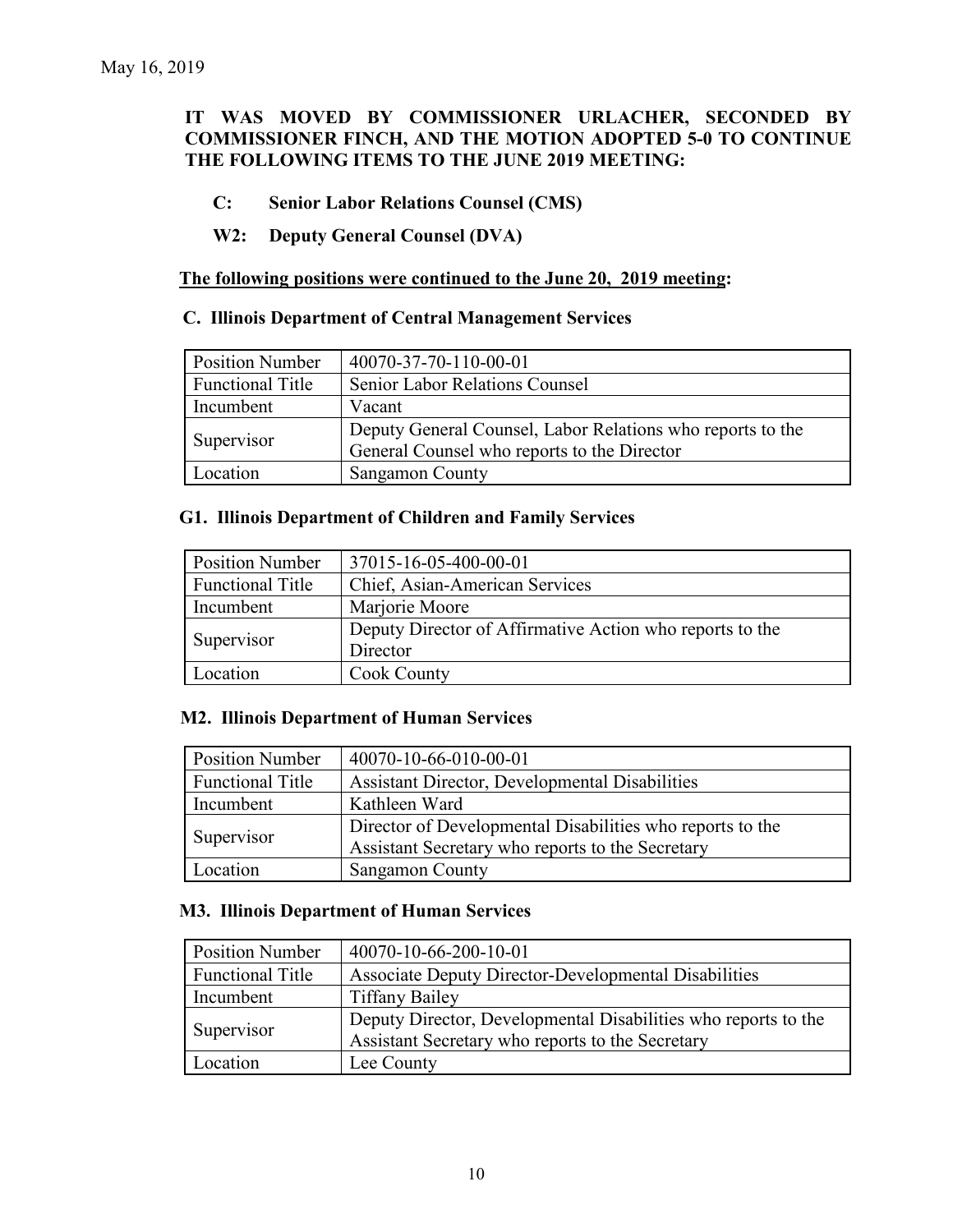# **S. Illinois Department of Natural Resources**

| <b>Position Number</b>  | 37015-12-00-730-00-01                                                                     |
|-------------------------|-------------------------------------------------------------------------------------------|
| <b>Functional Title</b> | <b>Chief Labor Relations Administrator</b>                                                |
| Incumbent               | Chris Gasperin                                                                            |
| Supervisor              | Human Resources Director who reports to the Chief of Staff who<br>reports to the Director |
| Location                | Sangamon County                                                                           |

# **T. Illinois Property Tax Appeal Board**

| <b>Position Number</b>  | 40070-50-48-600-00-51                            |
|-------------------------|--------------------------------------------------|
| <b>Functional Title</b> | Chief Administrative Law Judge-Hearings Division |
| Incumbent               | Steve Waggoner                                   |
| Supervisor              | <b>Executive Director</b>                        |
| Location                | <b>Sangamon County</b>                           |

### **W1. Illinois Department of Veterans' Affairs**

| <b>Position Number</b>  | 37015-34-00-000-00-05                      |
|-------------------------|--------------------------------------------|
| <b>Functional Title</b> | Labor Relations Administrator              |
| Incumbent               | Lisa Tisdale                               |
| Supervisor              | Chief of Staff who reports to the Director |
| Location                | <b>Sangamon County</b>                     |

# **W2. Illinois Department of Veterans' Affairs**

| <b>Position Number</b>  | 40070-34-00-210-00-01                       |
|-------------------------|---------------------------------------------|
| <b>Functional Title</b> | Deputy General Counsel                      |
| Incumbent               | Matthew Eddington                           |
| Supervisor              | General Counsel who reports to the Director |
| Location                | Cook County                                 |

### **The following positions were granted exemption at the May 16, 2019 meeting:**

### **D. Illinois Department of Human Rights**

| <b>Position Number</b>  | 40070-49-50-100-10-02                           |
|-------------------------|-------------------------------------------------|
| <b>Functional Title</b> | Chief Litigation Attorney-Fair Housing          |
| Incumbent               | Vacant                                          |
| Supervisor              | Chief Legal Counsel who reports to the Director |
| Location                | <b>Cook County</b>                              |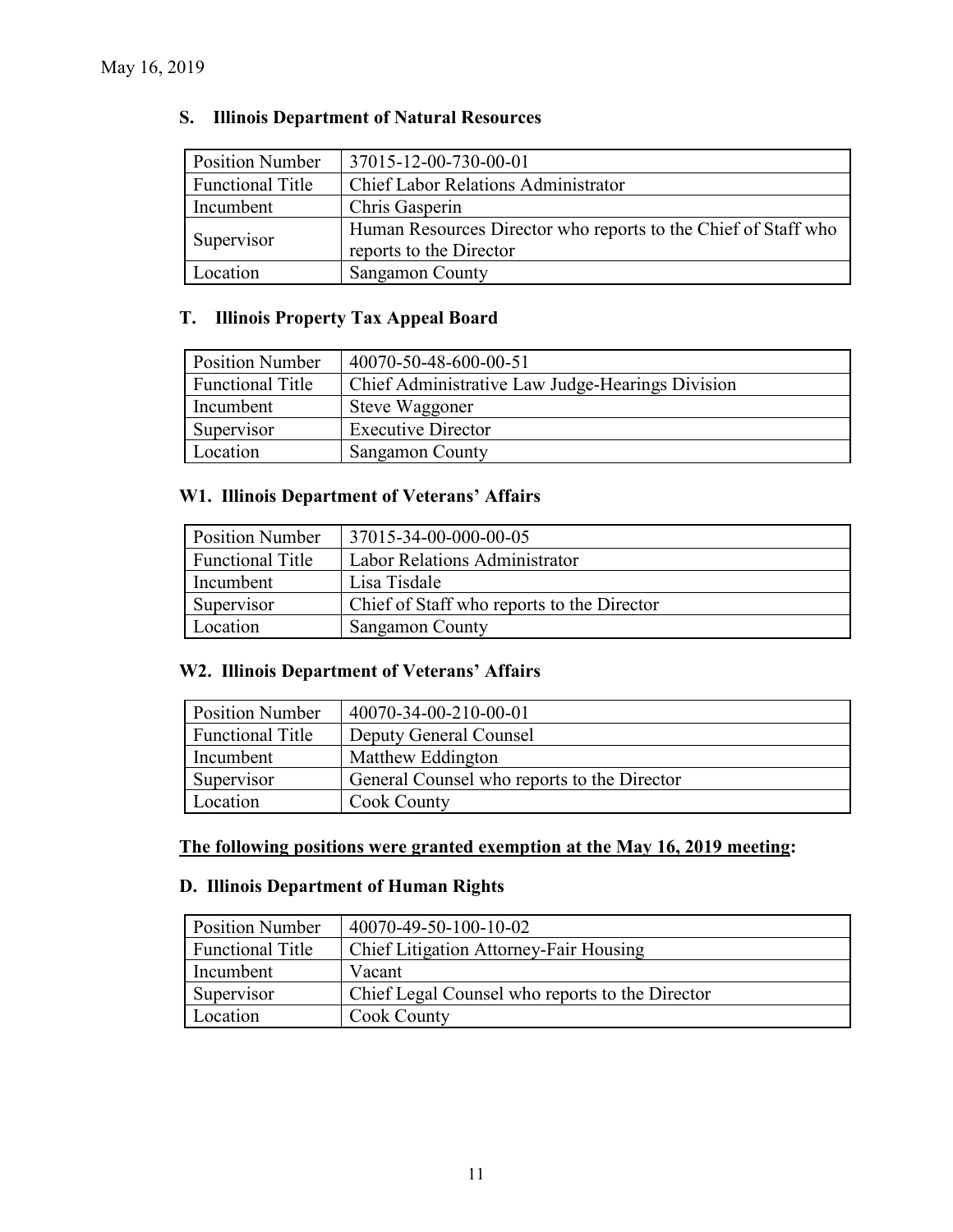# **F. Abraham Lincoln Presidential Library and Museum**

| <b>Position Number</b>  | 40070-19-10-180-00-01                                |
|-------------------------|------------------------------------------------------|
| <b>Functional Title</b> | Chief Fiscal Officer                                 |
| Incumbent               | Ed Harmeyer                                          |
| Supervisor              | Chief of Staff who reports to the Executive Director |
| Location                | Sangamon County                                      |

# **G2. Illinois Department of Children and Family Services**

| <b>Position Number</b>  | 37015-16-07-100-00-01                                                                |
|-------------------------|--------------------------------------------------------------------------------------|
| <b>Functional Title</b> | <b>Chief Labor Relations Administrator</b>                                           |
| Incumbent               | Pete Wessel                                                                          |
| Supervisor              | Deputy Director who reports to Senior Deputy Director who<br>reports to the Director |
| Location                | St. Clair County                                                                     |

# **G3. Illinois Department of Children and Family Services**

| <b>Position Number</b>  | 40070-16-00-400-00-01        |
|-------------------------|------------------------------|
| <b>Functional Title</b> | Chief Accountability Officer |
| Incumbent               | Derek Hobson                 |
| Supervisor              | Director                     |
| Location                | St. Clair County             |

### **H. Illinois Criminal Justice Information Authority**

| <b>Position Number</b>  | 37015-50-05-000-10-01     |
|-------------------------|---------------------------|
| <b>Functional Title</b> | Strategic Policy Advisor  |
| Incumbent               | Bryant Jackson-Green      |
| Supervisor              | <b>Executive Director</b> |
| Location                | Cook                      |

# **J. Illinois Environmental Protection Agency**

| <b>Position Number</b>  | 40070-46-00-020-00-01                      |
|-------------------------|--------------------------------------------|
| <b>Functional Title</b> | Manager, Division of Administration        |
| Incumbent               | Pam Smith                                  |
| Supervisor              | Chief of Staff who reports to the Director |
| Location                | <b>Sangamon County</b>                     |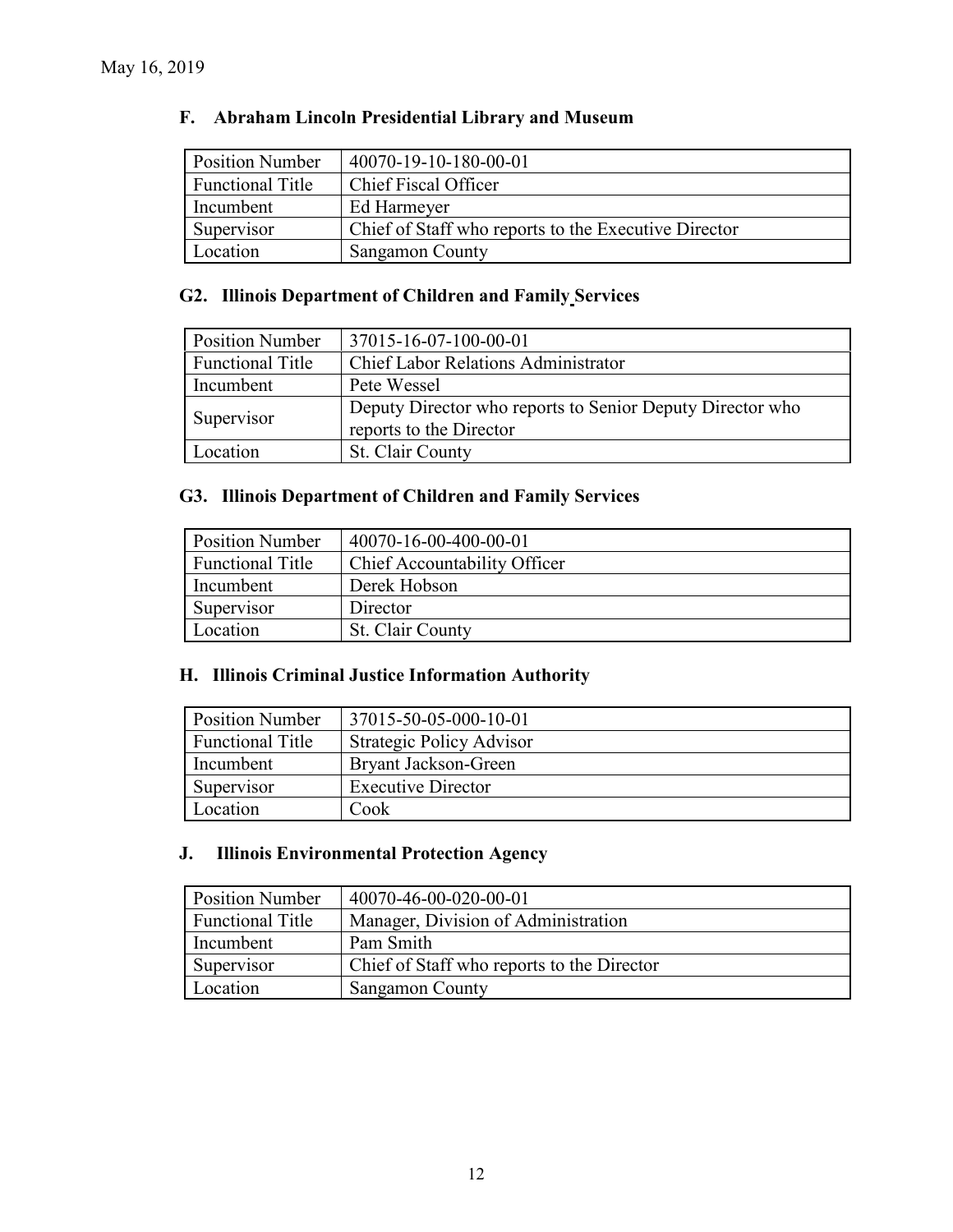| <b>Position Number</b>  | 40070-13-01-200-00-01                        |
|-------------------------|----------------------------------------------|
| <b>Functional Title</b> | <b>Labor Relations Director</b>              |
| Incumbent               | Lorenzo Roberson                             |
| Supervisor              | General Counsel who reports to the Secretary |
| Location                | Cook County                                  |

# **K. Illinois Department of Financial and Professional Regulation**

# **L. Illinois Department of Human Rights**

| <b>Position Number</b>  | 37015-49-01-000-00-01                       |
|-------------------------|---------------------------------------------|
| <b>Functional Title</b> | Special Assistant to the Deputy Director    |
| Incumbent               | Martin Duncan                               |
| Supervisor              | Deputy Director who reports to the Director |
| Location                | <b>Cook County</b>                          |

# **M1. Illinois Department of Human Services**

| <b>Position Number</b>  | 40070-10-11-600-00-01                                                                           |
|-------------------------|-------------------------------------------------------------------------------------------------|
| <b>Functional Title</b> | <b>Chief Labor Relations Administrator</b>                                                      |
| Incumbent               | Lori Simmons                                                                                    |
| Supervisor              | Human Resources Director who reports to the Assistant Secretary<br>who reports to the Secretary |
|                         |                                                                                                 |
| Location                | Sangamon County                                                                                 |

# **M4. Illinois Department of Human Services**

| <b>Position Number</b>  | 40070-10-00-000-15-01             |
|-------------------------|-----------------------------------|
| <b>Functional Title</b> | Healthcare/Human Services Liaison |
| Incumbent               | Vacant                            |
| Supervisor              | Secretary                         |
| Location                | <b>Cook County</b>                |

### **N. Illinois Department of Innovation and Technology**

| <b>Position Number</b>  | 40070-28-72-000-00-01                                          |
|-------------------------|----------------------------------------------------------------|
| <b>Functional Title</b> | Chief Information Officer-ISP                                  |
| Incumbent               | Darrin Turner                                                  |
| Supervisor              | Public Safety Cluster Chief Information Officer who reports to |
|                         | the Secretary                                                  |
| Location                | Sangamon County                                                |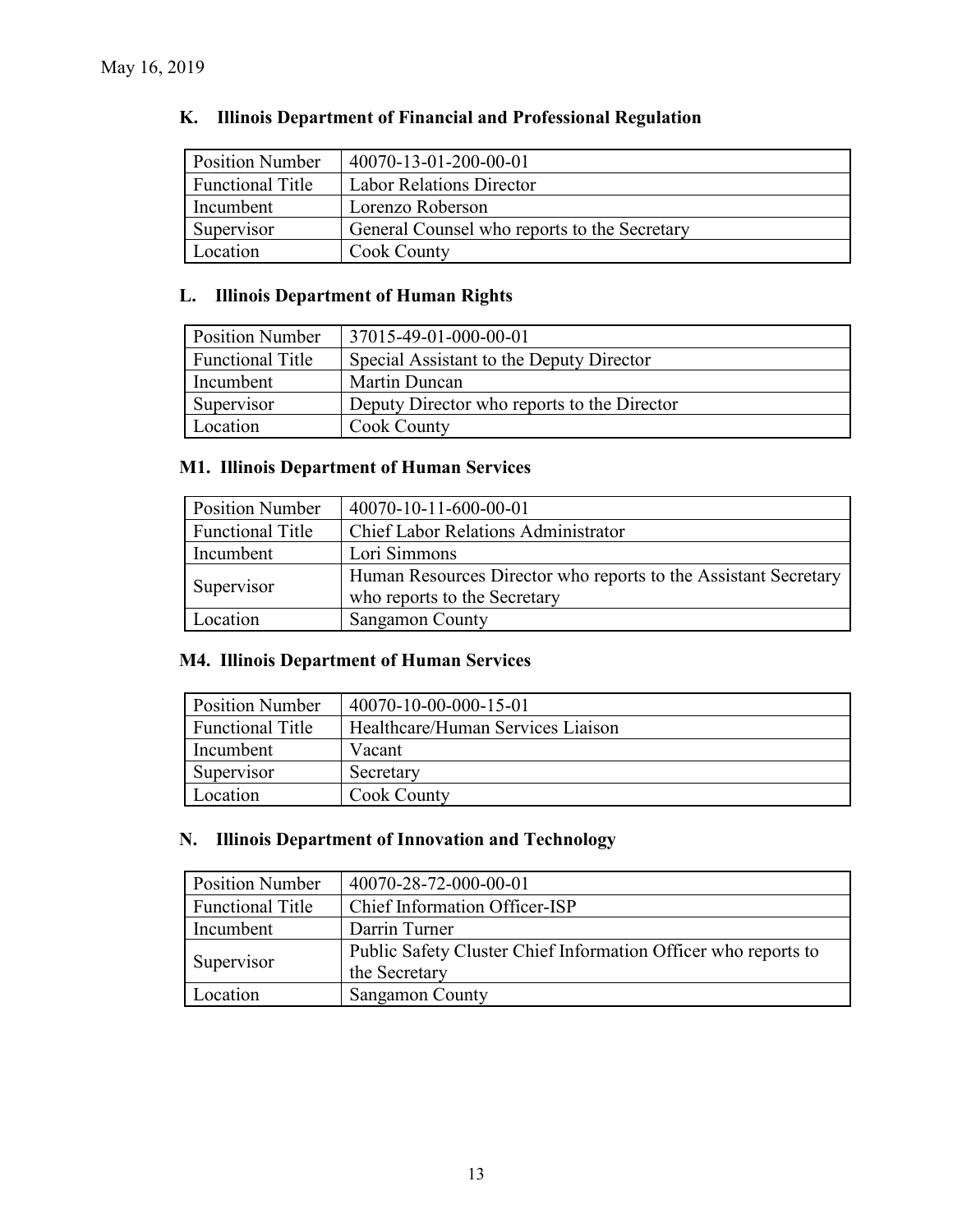# **O1. Illinois Department of Insurance**

| <b>Position Number</b>  | 37015-14-24-300-00-01                               |
|-------------------------|-----------------------------------------------------|
| <b>Functional Title</b> | Human Resources Manager                             |
| Incumbent               | Catherine Lacey                                     |
| Supervisor              | Chief Operating Officer who reports to the Director |
| Location                | Sangamon County                                     |

# **O2. Illinois Department of Insurance**

| <b>Position Number</b>  | 37015-14-24-300-40-01                                      |
|-------------------------|------------------------------------------------------------|
| <b>Functional Title</b> | <b>Labor Relations Manager</b>                             |
| Incumbent               | Vacant                                                     |
| Supervisor              | Human Resources Manager who reports to the Chief Operating |
|                         | Officer who reports to the Director                        |
| Location                | Sangamon County                                            |

# **P. Illinois Department of Juvenile Justice**

| <b>Position Number</b>  | 40070-27-10-000-00-02                                    |
|-------------------------|----------------------------------------------------------|
| <b>Functional Title</b> | <b>Assistant School District Superintendent</b>          |
| Incumbent               | Tresa Dunbar                                             |
| Supervisor              | School District Superintendent who reports to the Deputy |
|                         | Director, Program Services, who reports to the Director  |
| Location                | <b>Cook County</b>                                       |

# **Q1. Illinois Department of Revenue/Liquor Control Commission**

| <b>Position Number</b>  | 40070-25-71-300-00-01                         |
|-------------------------|-----------------------------------------------|
| <b>Functional Title</b> | Chief Fiscal Officer                          |
| Incumbent               | Vacant                                        |
| Supervisor              | Executive Director, Liquor Control Commission |
| Location                | Sangamon County                               |

# **Q2. Illinois Department of Revenue/Liquor Control Commission**

| <b>Position Number</b>  | 37015-25-71-400-00-01                         |
|-------------------------|-----------------------------------------------|
| <b>Functional Title</b> | Human Resources & Labor Relations Manager     |
| Incumbent               | Vacant                                        |
| Supervisor              | Executive Director, Liquor Control Commission |
| Location                | Sangamon County                               |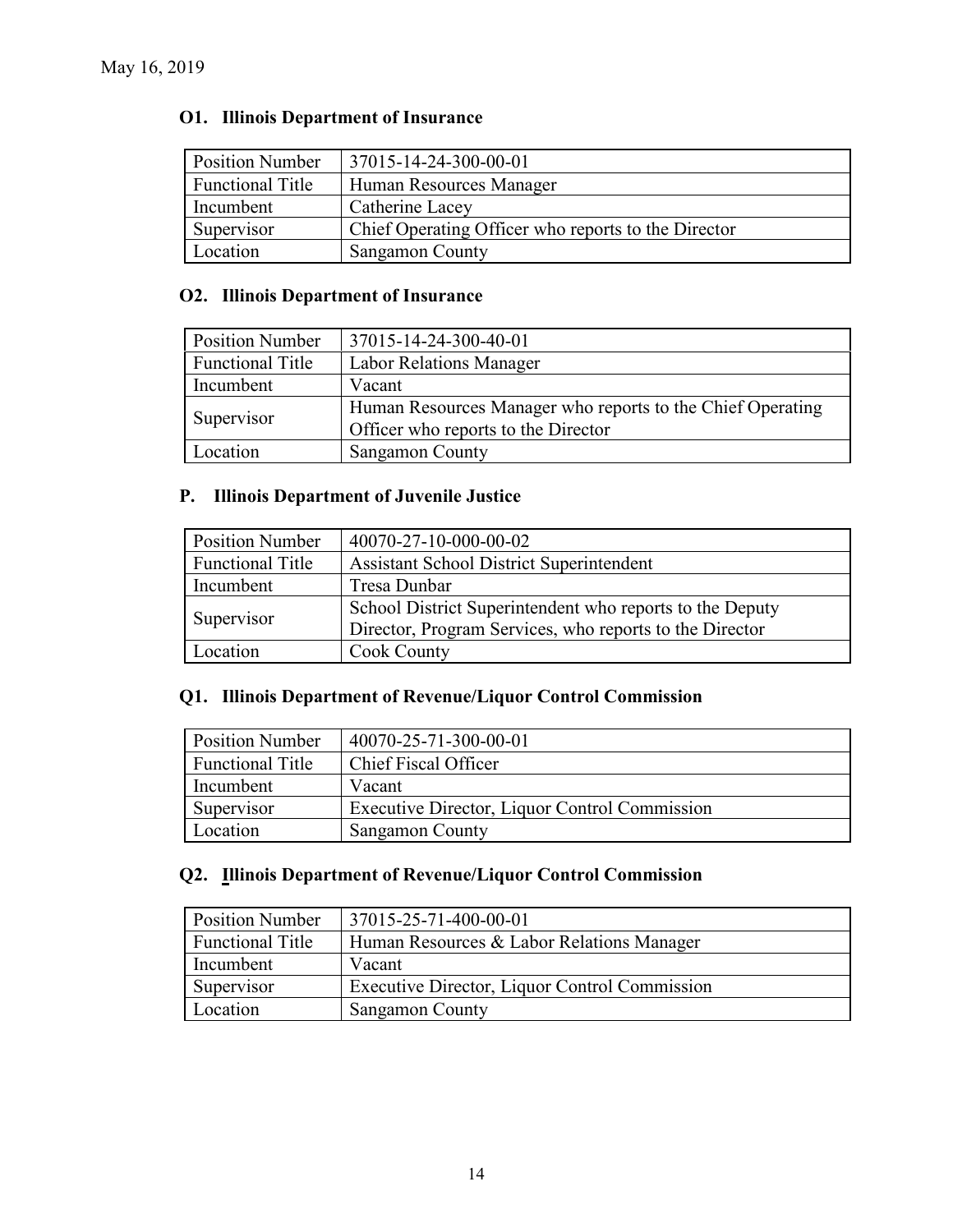# **R. Illinois Department of Lottery**

| <b>Position Number</b>  | 37015-45-00-110-00-01                      |
|-------------------------|--------------------------------------------|
| <b>Functional Title</b> | Labor Relations/HR Manager/EEO Officer     |
| Incumbent               | Pete Romano                                |
| Supervisor              | Chief of Staff who reports to the Director |
| Location                | <b>Sangamon County</b>                     |

# **U. Illinois State Fire Marshal**

| <b>Position Number</b>  | 37015-50-05-000-00-84      |
|-------------------------|----------------------------|
| <b>Functional Title</b> | Public Information Officer |
| Incumbent               | Vacant                     |
| Supervisor              | <b>State Fire Marshal</b>  |
| Location                | Sangamon County            |

# **V1. Illinois Department of Transportation**

| <b>Position Number</b>  | 40070-23-00-000-00-05                               |
|-------------------------|-----------------------------------------------------|
| <b>Functional Title</b> | Deputy Secretary-Communications/Legislative Affairs |
| Incumbent               | Vacant                                              |
| Supervisor              | Chief of Staff who reports to the Secretary         |
| Location                | Sangamon County                                     |

# **V2. Illinois Department of Transportation**

| <b>Position Number</b>  | 37015-23-15-100-00-01                                        |  |
|-------------------------|--------------------------------------------------------------|--|
| <b>Functional Title</b> | Bureau Chief, State Legislative Affairs                      |  |
| Incumbent               | Vacant                                                       |  |
|                         | Director, Legislative Affairs who reports to the Deputy      |  |
| Supervisor              | Secretary-Communications/Legislative Affairs, who reports to |  |
|                         | the Chief of Staff who reports to the Secretary              |  |
| Location                | Sangamon County                                              |  |

# **V3. Illinois Department of Transportation**

| <b>Position Number</b><br>37015-23-15-300-00-01                      |                                                              |
|----------------------------------------------------------------------|--------------------------------------------------------------|
| <b>Functional Title</b><br>Bureau Chief, Federal Legislative Affairs |                                                              |
| Incumbent                                                            | Vacant                                                       |
|                                                                      | Director, Legislative Affairs who reports to the Deputy      |
| Supervisor                                                           | Secretary-Communications/Legislative Affairs, who reports to |
|                                                                      | the Chief of Staff who reports to the Secretary              |
| ocation                                                              | Sangamon County                                              |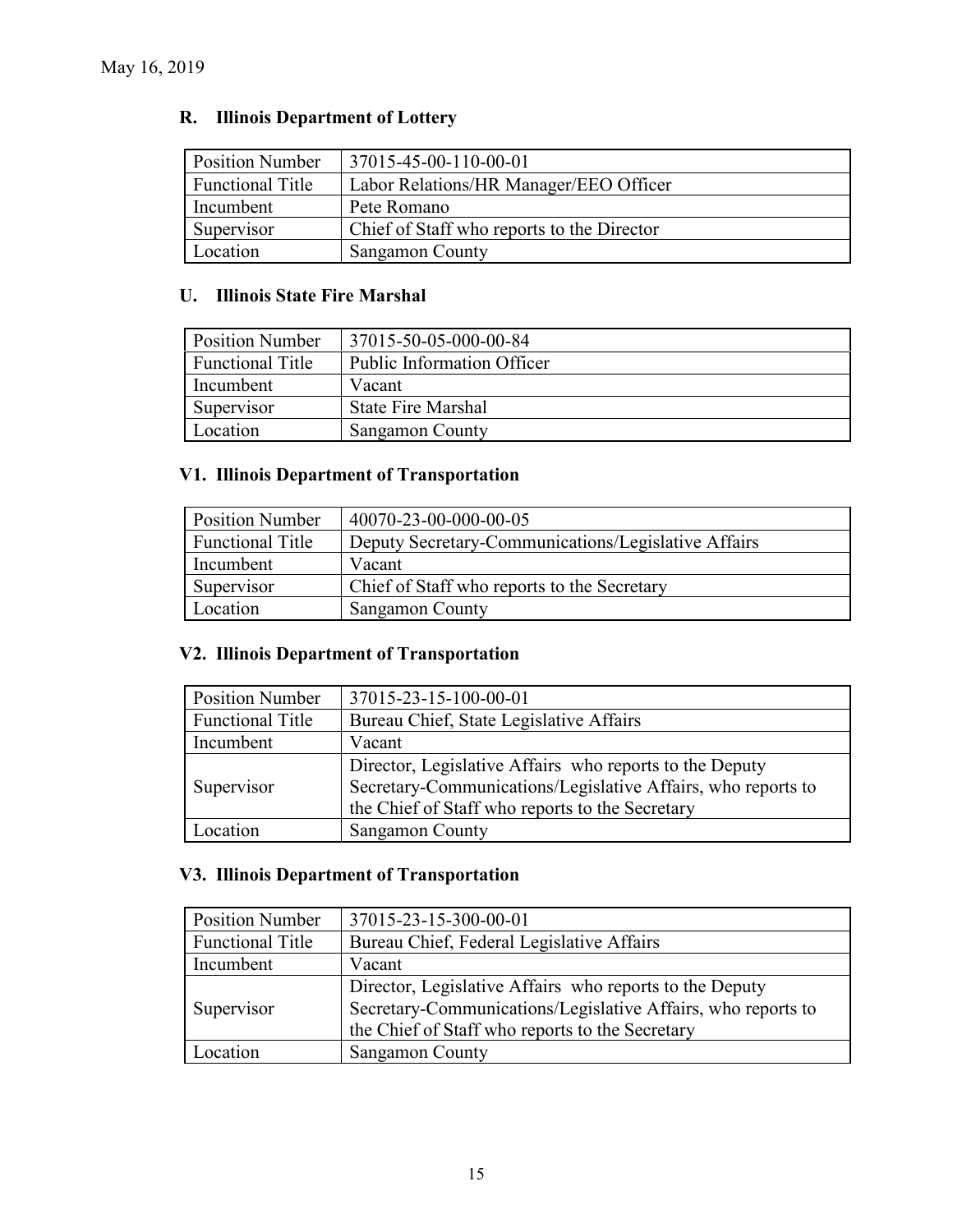### **The following position was granted exemption retroactive to March 1, 2018 at the May 16, 2019 meeting:**

### **E. Illinois Department of Human Services**

| <b>Position Number</b>  | 40070-10-40-000-00-01 <sup>1</sup>                |
|-------------------------|---------------------------------------------------|
| <b>Functional Title</b> | Director, Alcoholism and Substance Abuse Division |
| Incumbent               | Danielle Kirby                                    |
| Supervisor              | Assistant Secretary who reports to the Secretary  |
| Location                | <b>Cook County</b>                                |

### **The following position was denied exemption at the May 16, 2019 meeting:**

#### **I. Illinois Emergency Management Agency**

| <b>Position Number</b>  | 37015-50-17-500-50-01                           |
|-------------------------|-------------------------------------------------|
| <b>Functional Title</b> | Manager, Field Operations                       |
| Incumbent               | Brian Brackemyer                                |
| Supervisor              | Chief of Operations who reports to the Director |
| Location                | Lee County                                      |

### **Proposed Rescissions in accordance with Section 1.142(b) of the Rules of the Civil Service Commission**

Exemption Monitor Sabrina Johnson addressed the next two items, and recommended rescission for Items X and Z.

 $\triangleright$  As to Item X, this recommended rescission is for the Assistant Deputy Director, Functional Processes for Public Safety Shared Services Center at the Illinois Department of Corrections (DOC). This position had been continued since the March 22, 2019 meeting. CMS recommended rescission and DOC indicated the Public Safety Shared Services Center was in the process of deconsolidation and the role of policy maker will rest solely with the Deputy Director of Human Resources. This position does serve as a principal policy administrator, exercising principal responsibility for execution and implementation of statewide policy related to human resources transactional processes. DOC will need to clarify the position description for Staff to recommend granting this proposed rescission. Therefore, Staff recommended denial.

Sarah Kerley indicated CMS was discussing the option of abolishing the position when the Shared Services Center was deconsolidated. She asked that this position be continued to the June meeting. Chairman Sickmeyer indicated his agreement.

<span id="page-15-0"></span><sup>&</sup>lt;sup>1</sup> The 4d(3) exemption for this position was rescinded on August 22, 2016.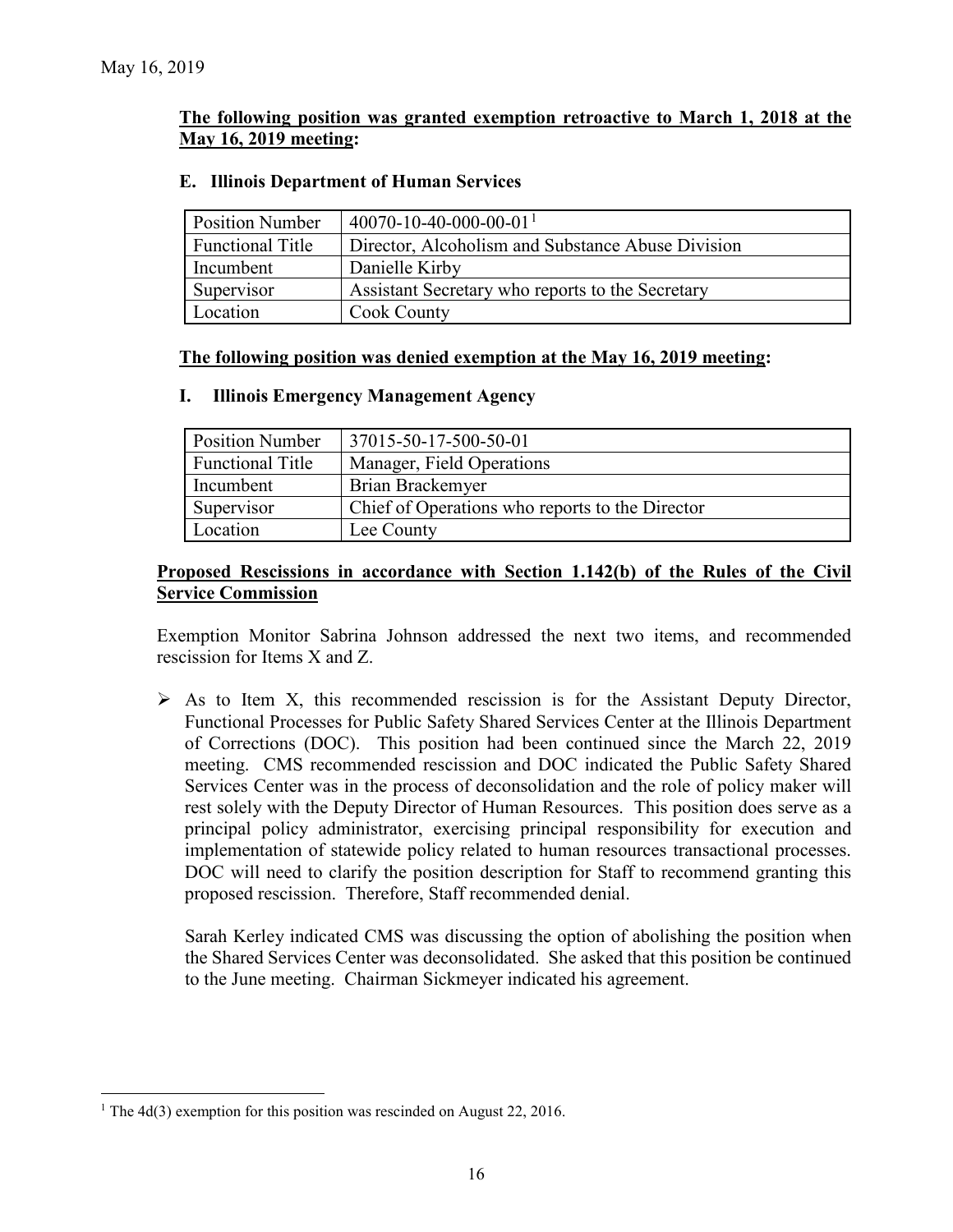# **IT WAS MOVED BY COMMISSIONER LUECHTEFELD, SECONDED BY COMMISSIONER URLACHER, AND THE MOTION ADOPTED 5-0 TO CONTINUE THE FOLLOWING ITEM TO THE JUNE 2019 MEETING:**

### **X: Assistant Deputy Director-Functional Processes (DOC)**

 $\triangleright$  As to Item Z, this recommended rescission is the Deputy General Counsel at the Illinois Department of Lottery (LOT). CMS recommended rescission and Staff agrees with the recommendation. Sarah Kerley indicated this position does not supervise anyone and at the Lottery, their staff attorneys are called Deputy General Counsels.

Exemption Monitor Sabrina Johnson stated that as indicated in the Agenda, Staff noticed up 39 positions for proposed rescission of principal policy exemption. After discussions with various agency representatives, only Items AA and BB were included for the Commissioners' consideration. There are 17 positions that will be followed up with for the November meeting if they are not filled by that time.

 $\triangleright$  As to Item AA, this position is the Legislative Liaison in the Illinois Department of Children and Family Services (DCFS). Staff considered the rescission of this position due to extended vacancy and DCFS had no objection. Staff recommended approval of this proposed rescission.

### **IT WAS MOVED BY COMMISSIONER URLACHER, SECONDED BY COMMISSIONER LUECHTEFELD, AND THE MOTION ADOPTED 5-0 TO RESCIND THE 4D(3) EXEMPTION FROM THE FOLLOWING POSITIONS:**

- **Z: Deputy General Counsel (LOT)**
- **AA: Legislative Liaison (DCFS)**
- $\triangleright$  As to Item BB, this position is the Budget Director for the Illinois Department of Innovation and Technology (DoIT). This exemption was first approved in February 2017. It was clarified in June 2017 and January 2018 with little change in the duties. An incumbent was added to report to this position. Staff considered the rescission of this position due to extended vacancy. It has not been filled since it was granted exemption. DoIT indicated it is in the process of conducting interviews to fill this position and candidate qualifications are currently under review. At this time, DoIT has not let Staff know if the position has been filled or if a candidate has been offered the position. DoIT also indicated that duties of this position have been phased out to fiscal staff, a division employee was temporarily assigned for a period of time, and the Chief Fiscal Officer is currently serving in an acting capacity. Staff recommended continuing this proposed rescission to the November 2019 meeting.

Christina Griffin, Employee Services, Illinois Department of Innovation and Technology, indicated it had a candidate and then the candidate declined the offer. This position was then posted three separate times trying to get a candidate. DoIT has been unsuccessful and the last posting was early in 2018. Ms. Griffin also indicated DoIT has interviewed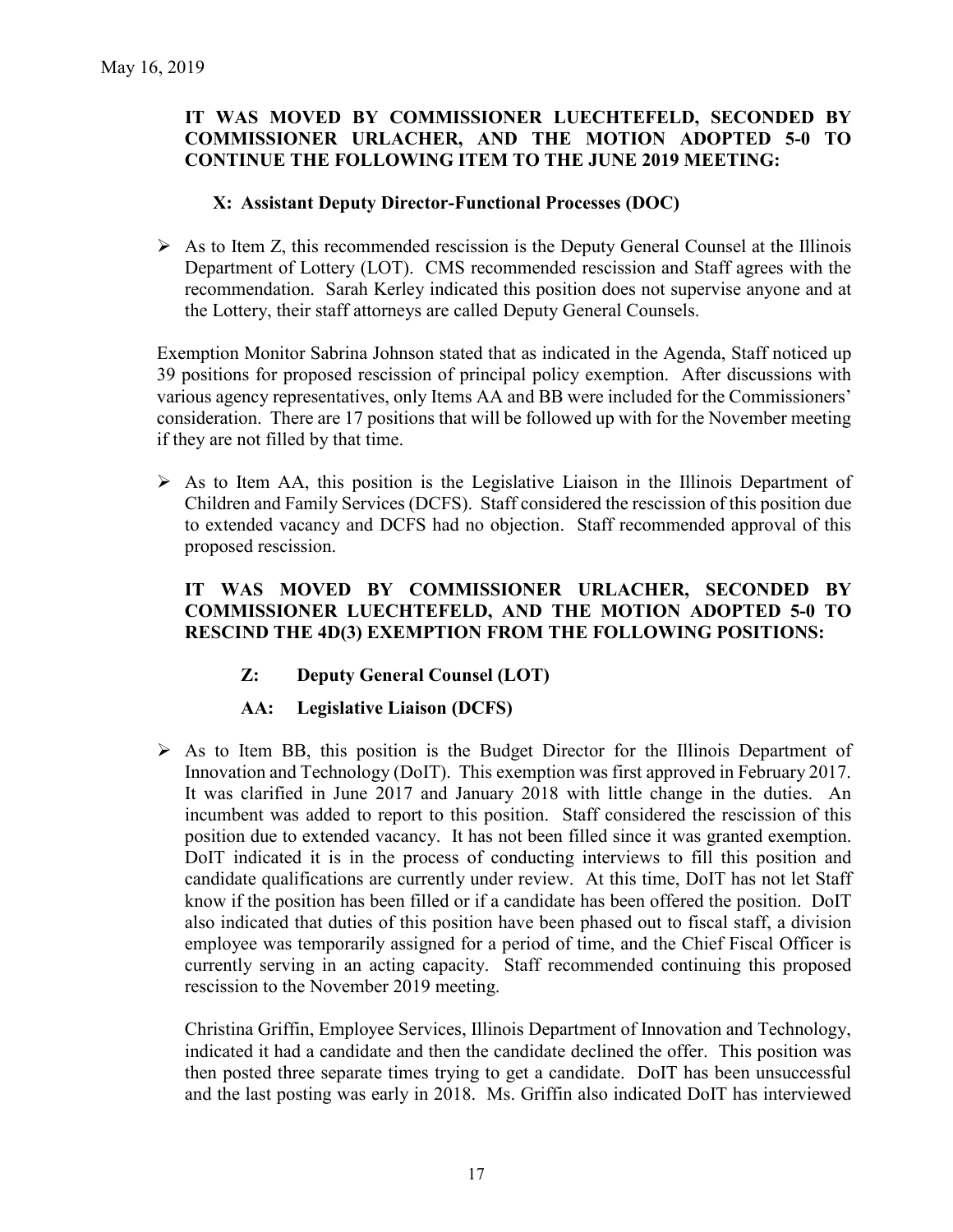one candidate and is working on scheduling the second one. DoIT would appreciate denial of the proposed rescission. Chairman Sickmeyer asked if they were agreeable with a continuance and Ms. Griffin indicated approval. Executive Director Stralka indicated this position was put on the agenda due to being granted an exemption over two years ago and the position remaining vacant, which inflates the number of exempt positions artificially. Christina Griffin indicated DoIT has posted the position three different times and made considerable effort to fill it.

### **IT WAS MOVED BY COMMISSIONER URLACHER, SECONDED BY COMMISSIONER ROBINSON, AND THE MOTION ADOPTED 5-0 TO CONTINUE THE PROPOSED RESCISSION OF 4D(3) EXEMPTION TO THE NOVEMBER 2019 MEETING FOR THE FOLLOWING POSITION:**

# **BB: Budget Director (DoIT)**

### **The following proposed rescissions were continued to the June 20, 2019 meeting:**

| Item | Agency / Position $#$ |                       | <b>Functional Title</b>                                          | Incumbent                 |
|------|-----------------------|-----------------------|------------------------------------------------------------------|---------------------------|
|      | DOC                   | 40070-29-40-210-00-01 | <b>Assistant Deputy Director-</b><br><b>Functional Processes</b> | Vacant                    |
|      | <b>DNR</b>            | 40070-12-04-000-00-01 | Executive Director-World<br>Shooting & Recreation Complex        | Monica<br><b>Brackman</b> |

#### **The following proposed rescission was continued to the November 2019 meeting:**

| Item | Agency / Position $#$ |                                                     | <b>Functional Title</b> | Incumbent |
|------|-----------------------|-----------------------------------------------------|-------------------------|-----------|
|      |                       | BB   DoIT   40070-28-11-100-00-01   Budget Director |                         | Vacant    |

#### **The following proposed rescissions were granted at the May 16, 2019 meeting:**

| Item | Agency / Position $#$ |                                                            | <b>Functional Title</b> |        |
|------|-----------------------|------------------------------------------------------------|-------------------------|--------|
|      |                       | $Z$   LOT   40070-45-02-100-00-01   Deputy General Counsel |                         | Vacant |
|      |                       | AA   DCFS   00501-16-68-000-01-01   Legislative Liaison    |                         | Vacant |

Executive Director Stralka indicated that 23 of the proposed rescissions that Staff noticed up were exempt legislative positions, many of which were or are vacant. He provided some history of principal policy exemptions and legislative liaison positions for the Commissioners. Around 1970 the Commission first granted exemption requests for legislative liaison positions. Their ranks grew but then some agencies started overreaching and requested exemptions for ALL positions in their legislative offices including clerical and telephone operations. Subsequently, when unions started organizing State positions, the result was that many of these principal policy exempt positions ended up in bargaining units. That defeated the purpose of these being "at will" positions. Starting in 2004, the Commission worked to remove the exemption for any of these clerical positions that had been placed in bargaining units. In 2013 , the General Assembly passed P.A. 97-1172 which codified in the Public Labor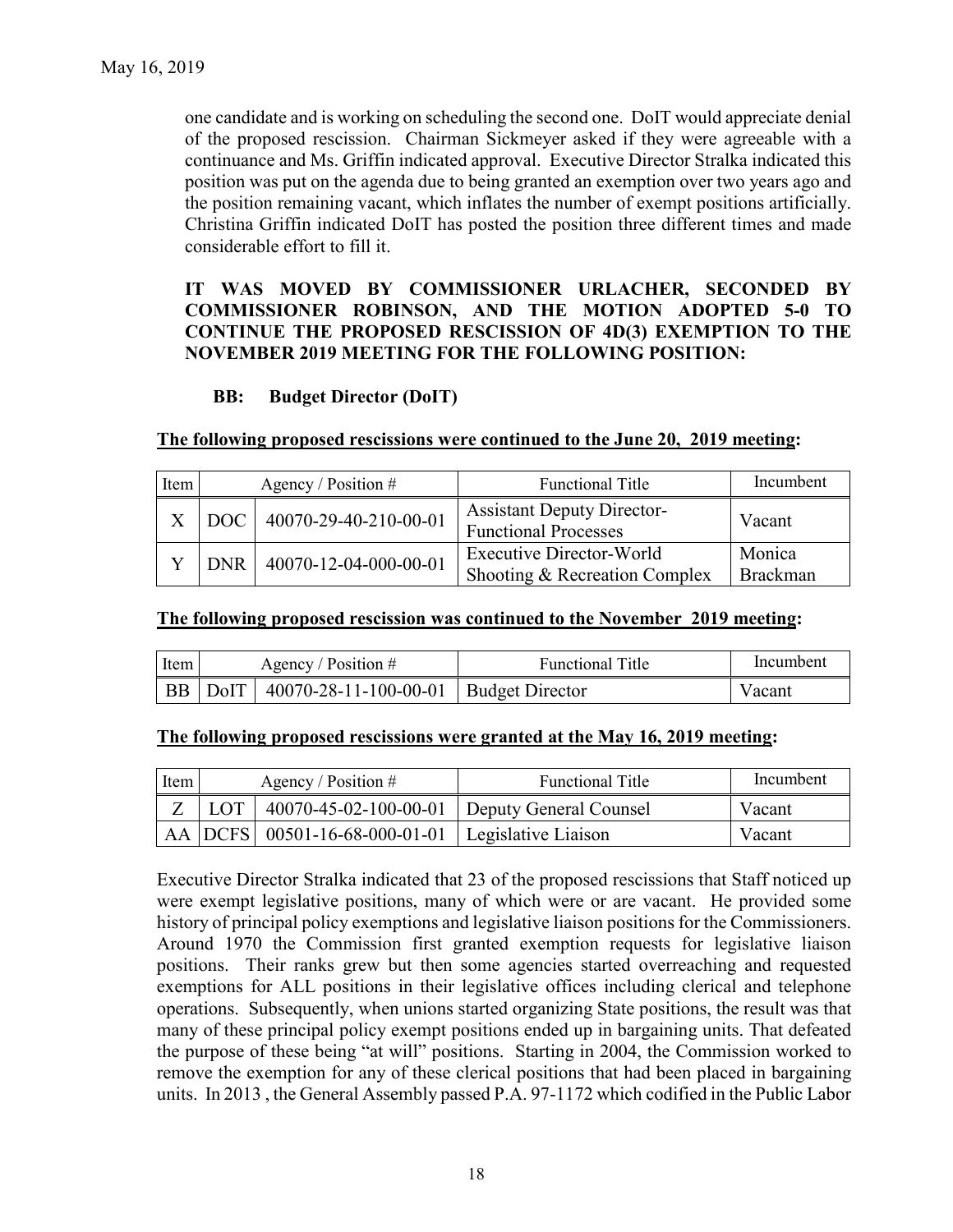Relations Act what functions defined a legislative liaison. The Commission then adopted that definition and has used it ever since when evaluating legislative positions for exemption.

Staff will monitor these positions to ensure they are performing exempt duties and to ensure there is a reasonable number per agency. Some agencies have up to six such positions which is more than sufficient.

# VI. CLASS SPECIFICATIONS

### **A. Governing Rule – Section 1.45 Classification Plan**

The Commission will review the class specifications requiring Commission approval under the Classification Plan and will approve those that meet the requirements of the Personnel Code and Personnel Rules and conform to the following accepted principles of position classification:

- a) The specifications are descriptive of the work being done or that will be done;
- b) Identifiable differentials are set forth among classes that are sufficiently significant to permit the assignment of individual positions to the appropriate class;
- c) Reasonable career promotional opportunities are provided;
- d) The specifications provide a reasonable and valid basis for selection screening by merit examinations;
- e) All requirements of the positions are consistent with classes similar in difficulty, complexity and nature of work; and
- f) The relation of the class specifications to any applicable collective bargaining agreement.

### **B. None submitted**

**IT WAS MOVED BY COMMISSIONER URLACHER, SECONDED BY COMMISSIONER LUECHTEFELD, AND THE MOTION ADOPTED 5-0 TO DISAPPROVE ANY CLASS SPECIFICATIONS RECEIVED BY THE COMMISSION STAFF NOT CONTAINED IN THIS AGENDA TO ALLOW ADEQUATE STUDY.**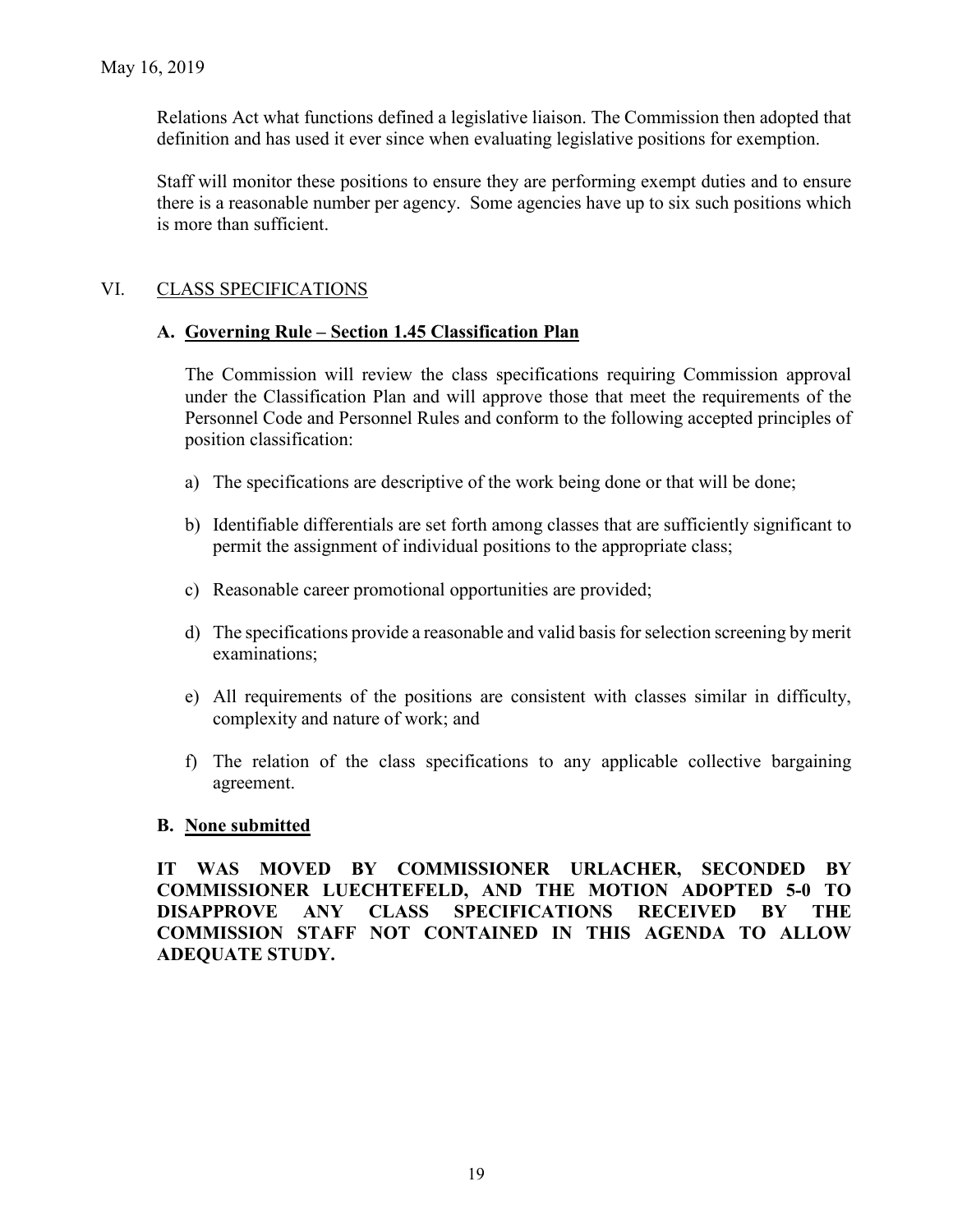### VII. PERSONNEL RULES

### **A. Civil Service Commission Governing Rule – Section 1.310 Personnel Rules**

The Commission has power to disapprove new rules or amendments to existing rules submitted by the Director of Central Management Services. Such proposed new rules or amendments of existing rules submitted to the Commission shall be accompanied by a report of proceedings attending the prior public hearing required by law with respect to them. If the Commission does not disapprove new rules or any amendment to existing rules within 30 days following the receipt from the Director of Central Management Services, the new rules or amendments have the force and effect of law after filing by the Director with the Secretary of State.

### **B. None submitted**

**IT WAS MOVED BY COMMISSIONER FINCH, SECONDED BY COMMISSIONER LUECHTEFELD, AND THE MOTION ADOPTED 5-0 TO DISAPPROVE ANY AMENDMENTS TO PERSONNEL RULES RECEIVED BY THE COMMISSION STAFF BUT NOT CONTAINED IN THIS AGENDA TO ALLOW ADEQUATE STUDY.** 

### VIII. MOTION TO CLOSE A PORTION OF THE MEETING

**IT WAS MOVED BY COMMISSIONER URLACHER, SECONDED BY COMMISSIONER ROBINSON, AND BY ROLL CALL VOTE THE MOTION ADOPTED 5-0 TO CLOSE A PORTION OF THE MEETING PURSUANT TO SUBSECTIONS 2(c)(1), 2(c)(4), AND 2(c)(11) OF THE OPEN MEETINGS ACT.**

| <b>SICKMEYER</b>   | YES.       | <b>FINCH</b>    | YES. |
|--------------------|------------|-----------------|------|
| <b>LUECHTEFELD</b> | <b>YES</b> | <b>ROBINSON</b> | YES. |
| <b>URLACHER</b>    | YES.       |                 |      |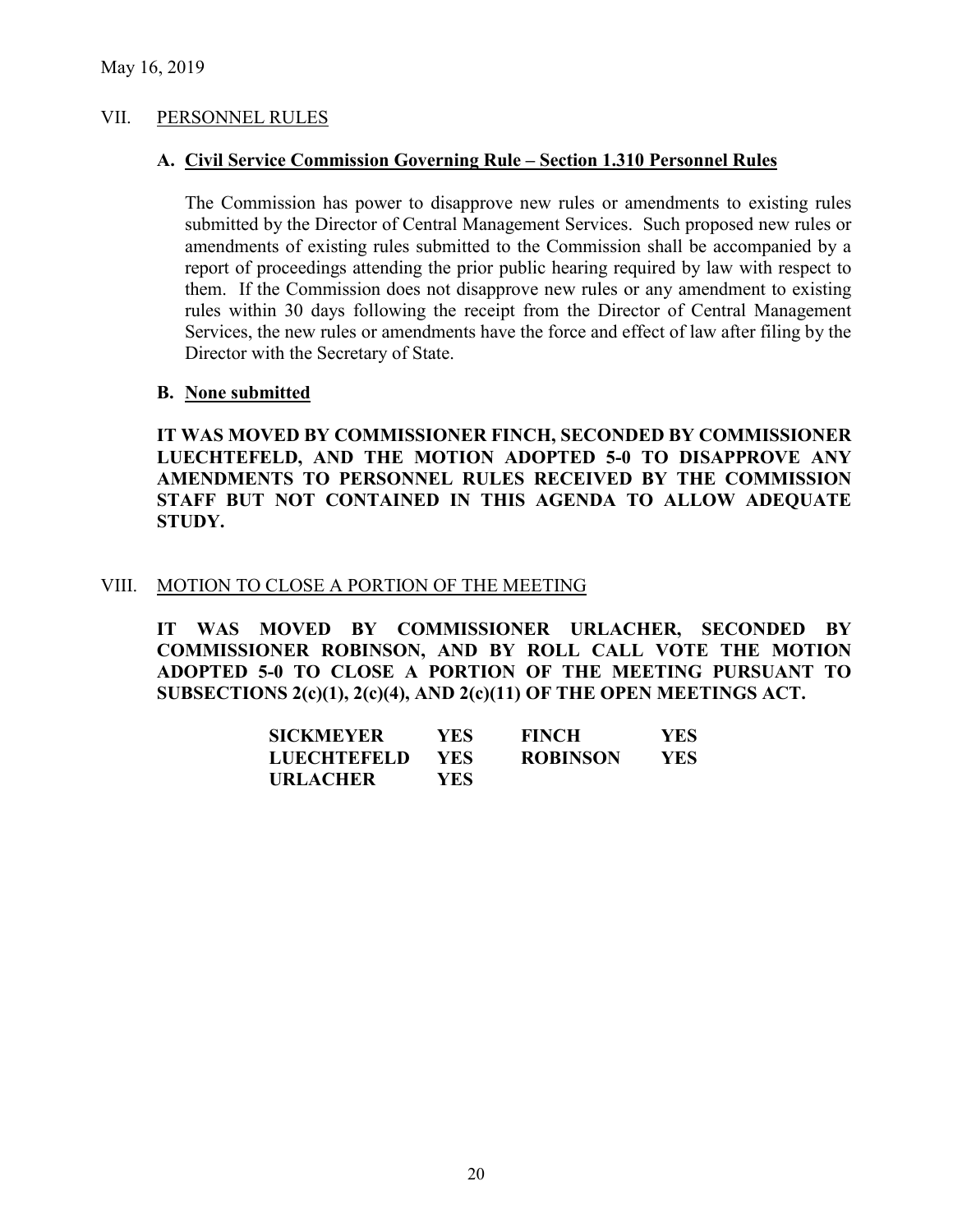### May 16, 2019

### IX. RECONVENE THE OPEN MEETING

Upon due and proper notice, the regular open meeting of the Illinois Civil Service Commission was reconvened at 160 N. LaSalle Street, Suite S-901, Chicago, IL and 607 E. Adams Street, Suite 801, Springfield, IL by interactive video conference at 12:17 p.m.

#### **PRESENT**

Chairman Timothy D. Sickmeyer; G.A. Finch, David Luechtefeld, Vivian Robinson, and Casey Urlacher, Commissioners; and Daniel Stralka, Executive Director, Andrew Barris, Assistant Executive Director and Sabrina Johnson, Exemption Monitor.

### X. INTERLOCUTORY APPEAL

#### **D-9-19**

| Employee    | Susanna E. Grimaldo | Appeal Date                          | 10/12/18                           |
|-------------|---------------------|--------------------------------------|------------------------------------|
| Agency      | Human Services      | Decision Date $\vert 04/29/19 \vert$ |                                    |
| Appeal Type | Demotion            | Proposal for                         | <b>Grant Motion to Dismiss for</b> |
| AL J        | Daniel Stralka      | Decision                             | no jurisdiction.                   |

**IT WAS MOVED BY COMMISSIONER URLACHER, SECONDED BY COMMISSIONER FINCH, AND BY ROLL CALL VOTE OF 5-0 THE MOTION ADOPTED TO AFFIRM AND ADOPT THE PROPOSAL OF THE ADMINISTRATIVE LAW JUDGE THAT THE LANGUAGE OF SECTION 302.340 READ IN CONJUNCTION WITH THE OTHER CITED SECTIONS OF THE PERSONNEL CODE AND PERSONNEL RULES MAKES IT CLEAR THAT THE AGENCY'S DETERMINATION THAT GRIMALDO FAILED TO SUCCESSFULLY COMPLETE HER PROBATIONARY PERIOD AND RESULTING RETURN TO HER FORMER POSITION IS NOT APPEALABLE TO THE CIVIL SERVICE COMMISSION. THE MOTION TO DISMISS IS GRANTED FOR THE REASONS SET FORTH IN THE PROPOSAL FOR DECISION DATED APRIL 29, 2019.**

| <b>SICKMEYER</b> | YES- | <b>FINCH</b>    | <b>YES</b> |
|------------------|------|-----------------|------------|
| LUECHTEFELD      | YES. | <b>ROBINSON</b> | YES.       |
| <b>URLACHER</b>  | YES. |                 |            |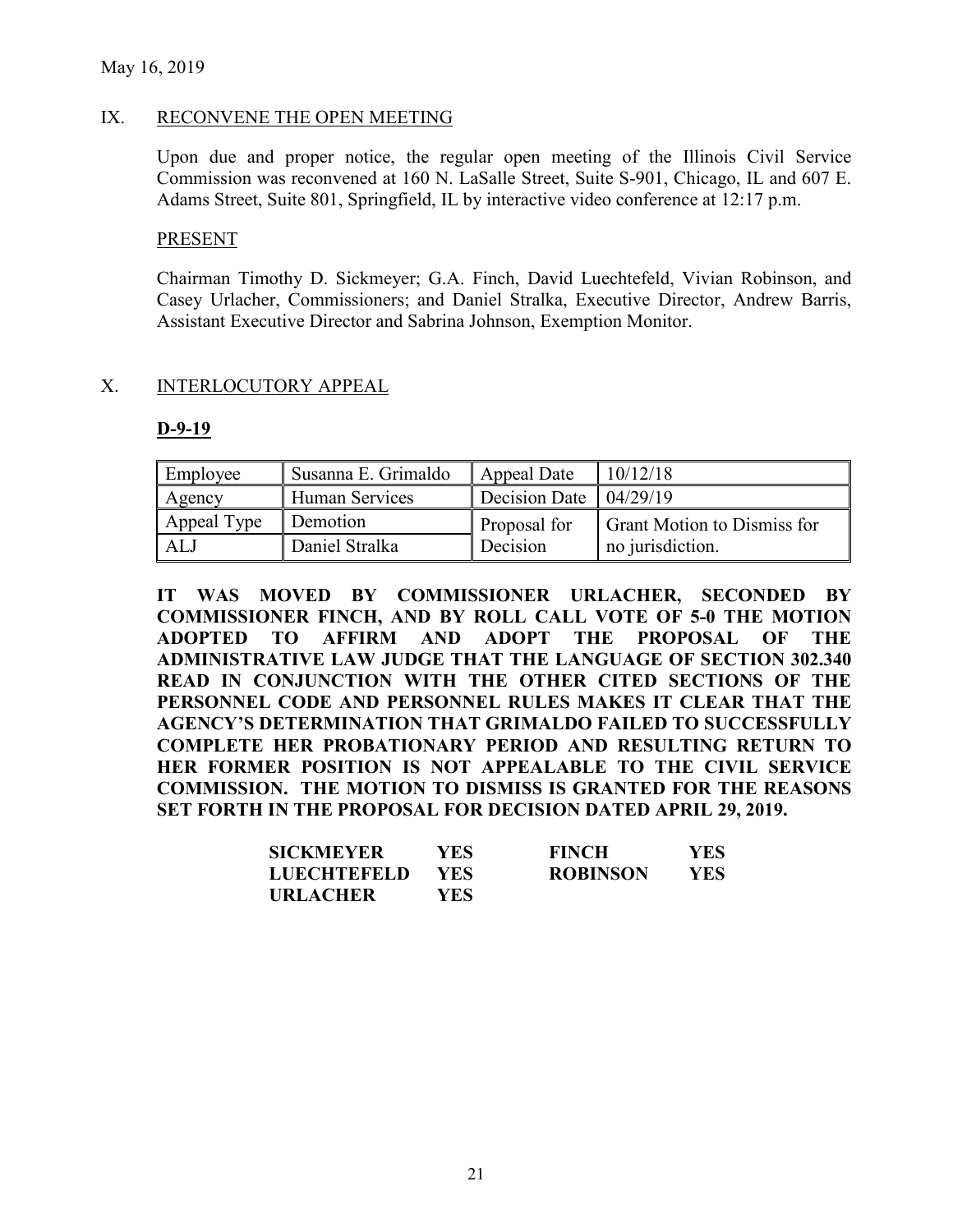### XI. PUBLICLY ANNOUNCED DECISIONS RESULTING FROM APPEALS

#### **DA-5-19**

| Employee    | Rixie H. Davis | Appeal Date   | 8/18/18                            |
|-------------|----------------|---------------|------------------------------------|
| Agency      | Corrections    | Decision Date | 5/03/19                            |
| Appeal Type | Discharge      | Proposal for  | 60-day suspension plus duration of |
| ALJ         | Daniel Stralka | Decision      | suspension pending discharge       |

**IT WAS MOVED BY COMMISSIONER FINCH, SECONDED BY COMMISSIONER LUECHTEFELD, AND BY ROLL CALL VOTE OF 5-0 THE MOTION ADOPTED TO AFFIRM AND ADOPT THE PROPOSAL OF THE ADMINISTRATIVE LAW JUDGE THAT THE PARTIALLY PROVEN CHARGES WARRANT A 60-DAY SUSPENSION PLUS THE DURATION OF HIS SUSPENSION PENDING DISCHARGE FOR THE REASONS SET FORTH IN THE PROPOSAL FOR DECISION DATED MAY 3, 2019.**

| <b>SICKMEYER</b>   | YES. | <b>FINCH</b>    | YES  |
|--------------------|------|-----------------|------|
| <b>LUECHTEFELD</b> | YES. | <b>ROBINSON</b> | YES. |
| <b>URLACHER</b>    | YES  |                 |      |

#### **S-11-19**

| Employee    | Tracee M. Clark      | Appeal Date                       | 11/26/18           |
|-------------|----------------------|-----------------------------------|--------------------|
| Agency      | Human Services       | Decision Date $\frac{105}{03/19}$ |                    |
| Appeal Type | Suspension           | Proposal for                      |                    |
| ALJ         | <b>Andrew Barris</b> | Decision                          | Uphold suspension. |

**IT WAS MOVED BY COMMISSIONER LUECHTEFELD, SECONDED BY COMMISSIONER ROBINSON, AND BY ROLL CALL VOTE OF 5-0 THE MOTION ADOPTED TO AFFIRM AND ADOPT THE PROPOSAL OF THE ADMINISTRATIVE LAW JUDGE THAT THE PROVEN CHARGES WARRANT A 29-DAY SUSPENSION FOR THE REASONS SET FORTH IN THE PROPOSAL FOR DECISION DATED MAY 3, 2019.**

| <b>SICKMEYER</b>   | YES- | <b>FINCH</b>    | YES  |
|--------------------|------|-----------------|------|
| <b>LUECHTEFELD</b> | YES. | <b>ROBINSON</b> | YES. |
| <b>URLACHER</b>    | YES. |                 |      |